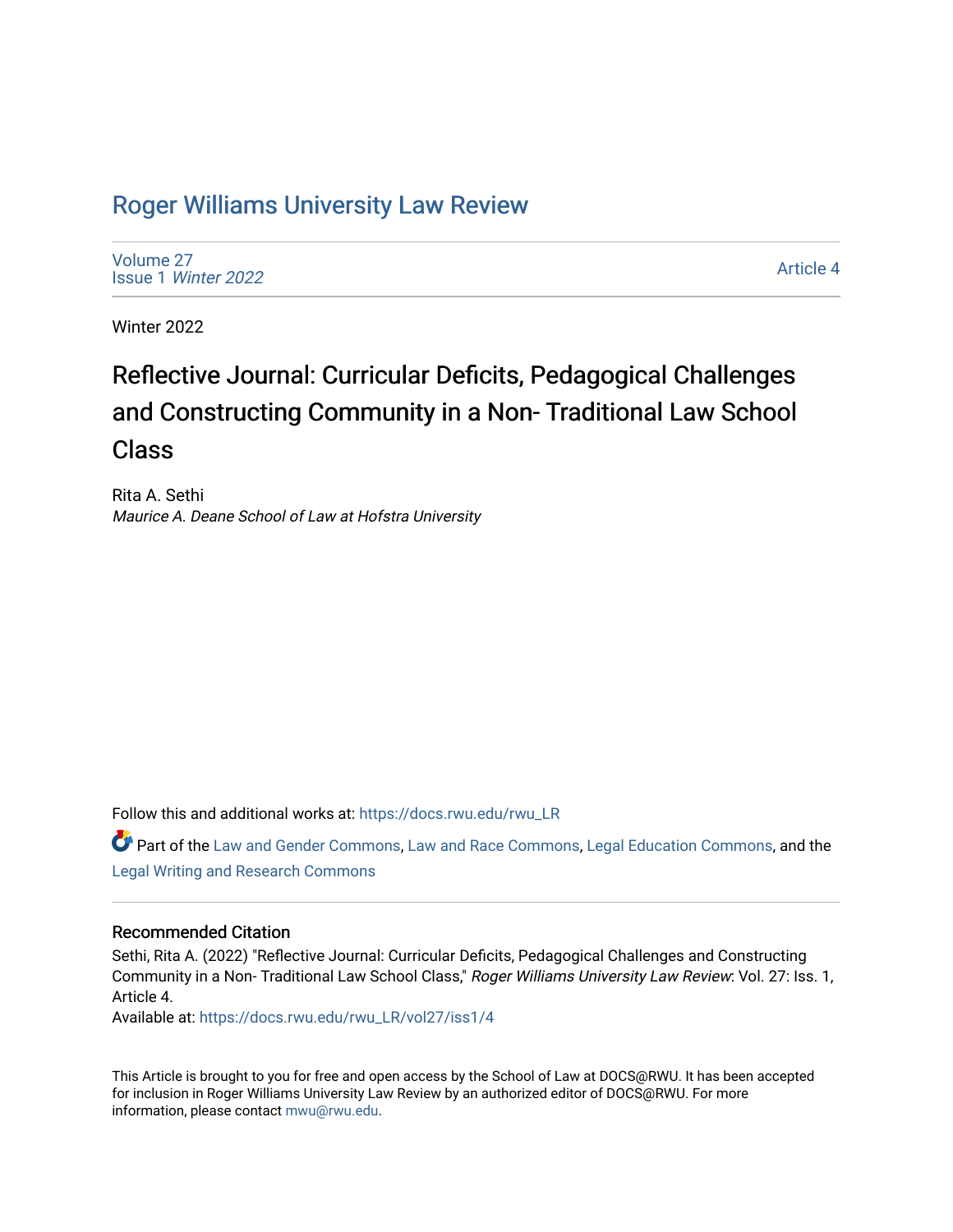# **Reflective Journal: Curricular Deficits, Pedagogical Challenges and Constructing Community in a Non-Traditional Law School Class**

**Rita A. Sethi\***

In adherence to honest praxis, this essay is a reflective journal1 about the experience of teaching a law school class consisting of predominantly students of color, as a woman of color and second-generation immigrant, about subjects that interact with identity. Looking back at the class's powerful alchemy through this reflection, I will highlight the fertile and susceptible openings in the curriculum where adaptation, including more targeted exploration and expansion, would have enriched our discussions of client-centeredness and cultural humility; assess my pedagogical tools for

57

Special Professor of Law, Maurice A. Deane School of Law at Hofstra University. Thanks to the fierce Nicole Dyszlewski and Genevieve Tung for their indispensable midwifery in coaxing and coaching me towards completion and for their honest praxis in amplifying unheard voices (and for only laughing a little at me for including a bibliography in my first draft); my generous friends and colleagues Eduardo Capulong, Jon Romberg, Jon Rosenberg, Gretchen Engel, and Tony Matthews; and my kids for inspiring me.

<sup>1.</sup> As with most clinicians and experiential faculty, I employ reflective journals as part of the learning process. *See* Jodi S. Balsam et al., *Assessing Law Students as Reflective Practitioners,* 62 N.Y.L. SCH. L. REV. 49, 50 (2018); Kimberly E. O'Leary, *Evaluating Clinical Law Teaching - Suggestions for Law Professors Who Have Never Used the Clinical Teaching Method*, 29 N. KY. L. REV. 491, 495 (2002). *See generally* DONALD A. SCHÖN, THE REFLECTIVE PRACTITIONER (Routledge 2016) (1991) (the best practitioners are continually reflecting upon challenges they encounter in their practice).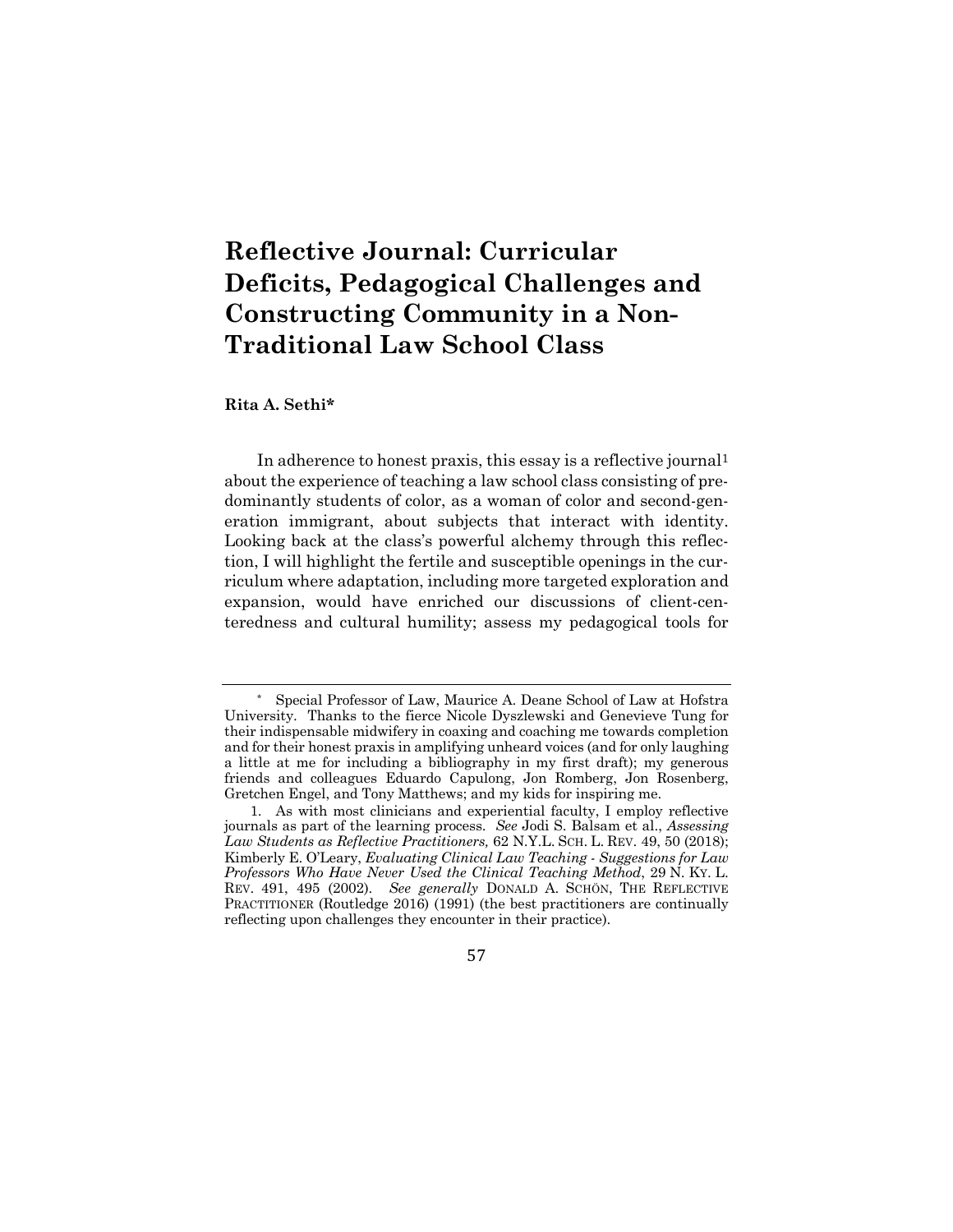# 58 *ROGER WILLIAMS UNIVERSITY LAW REVIEW* [Vol. 27:1

facilitating painful conversations and incorporating anti-racist teaching; and consider the liberatory potential inherent in these spaces.

At the Maurice A. Deane School of Law at Hofstra University, I teach a lawyering practice course in developing the skills to nurture, sustain, and repair the attorney-client relationship using the vehicle of a simulated, semester-long case in employment law. The key milestones include: interviewing and interacting with clients and witnesses, counseling clients throughout the course of investigation and discovery, and managing the client relationship when engaged in settlement negotiation and mediation. Students practice and refine these skills by using role-play, recorded exercises, reflective journaling, and peer feedback.

The demographics of my Spring 2020 semester seminar were vastly different than my typical class composition over the last ten years. On the first day, the energy was electric as the classroom began to populate; after class, students of color proactively pointed out to me how the class composition was "multicultural," "diverse," and "not representative of most classes" at the law school.2 In fact, nine out of the twelve students enrolled in the seminar were people of color. While the anticipation was certainly palpable, I wasn't sure exactly what students were expecting. Some could not get past their astonishment and giddy relief<sup>3</sup> at encountering this mix in a

<sup>2.</sup> Though I have not tracked numbers, this was also probably my first class at Hofstra where there were not several students with lawyers in the family. Those students often come with the advantage of having seen their parents perform, having heard about the law in action, and possessing the ready connections of a family practice or a deep network to seek employment. A 2017 AALS survey found a disproportionate number of students who considered going to law school had parents with advanced degrees; historically underrepresented groups, who have been systematically excluded from the bar, are not as likely to have the benefit of a lawyer in the family. Jeff Allum & Katie Kempner, *Inside the Minds of Future Law School Grads: Some Findings from Before the JD*, BAR EXAMINER, Winter 2018–2019, at 9, 11; Meera E. Deo, *Trajectory of a Law Professor*, 20 MICH. J. RACE & L. 441, 465 (2015).

<sup>3.</sup> Temporary relief from the epistemic violence caused by silencing throughout law school, the privileging of culturally dominant views in the classroom and law, and throughout life generally as people of color in America. *See* Kristie Dotson, *Tracking Epistemic Violence, Tracking Practices of Silencing*, 26 HYPATIA 236, 238 (2011). Perhaps these students also felt relief because they knew, consciously or not, that stereotype threat is reduced, and performance improves, when faculty is diverse.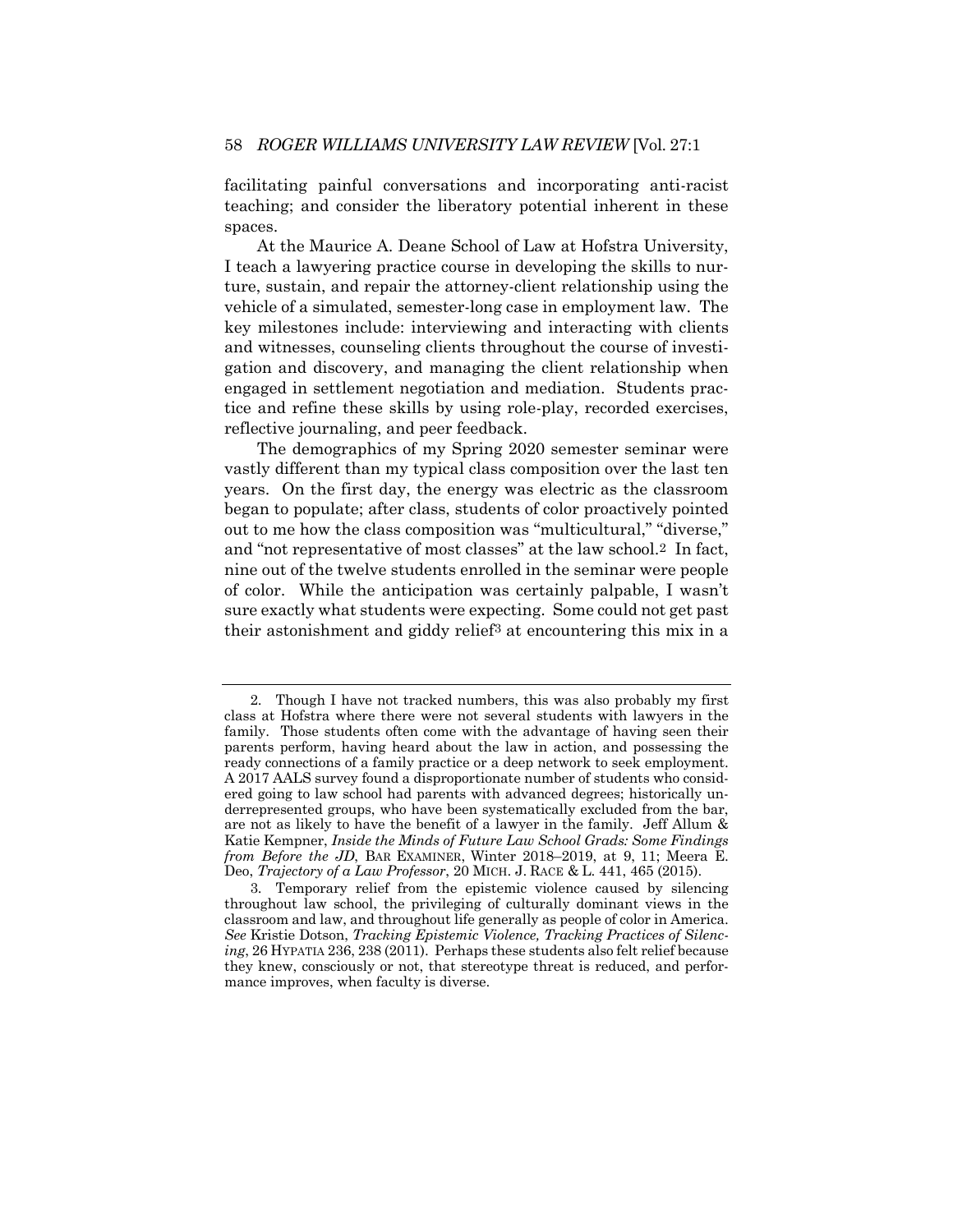law school classroom. Others assumed they would acquire concrete knowledge and skills about cultural difference from their peers. Still others anticipated that race and culture would be discussed as a regularized and explicit "determining factor in shaping the attorney-client relationship."4 At the beginning of the semester, none of us knew what would emerge from this combination of ingredients and whether my role was that of catalyst, convener, or confidante. However, no one could have predicted how the cyclone of COVID-19 would blindside this group.

### I. POINT OF VIEW: WOMAN OF COLOR

Standing before the class in a position of authority is a radical act for women of color when everything that you teach is subjected to second-guessing.5 The shadow cast by imposter syndrome6 has a face with features that is constantly questioning your legitimacy and entitlement.7 Since my first semester as a professor, there

<sup>4.</sup> Student submission regarding her expectations for the class (Jan. 23, 2020) (on file with author). I am honoring the privacy of my students by not using their names in this essay.

<sup>5</sup>*. See* Carmen G. Gonzalez, *Women of Color in Legal Education: Challenging the Presumption of Incompetence,* 61 FED. LAW. 48, 50 (2014) (describing the disparate treatment of women professors of color including "teaching and service obligations far beyond those of white colleagues, heightened scrutiny of workplace performance, lack of mentoring, pressure to assimilate, and race and gender bias in student evaluations"); Carwina Weng, *Multicultural Lawyering: Teaching Psychology to Develop Cultural Self-Awareness*, 11 CLINICAL L. REV. 369, 400 (2005) (noting challenges in supervising white male law students). See generally TSEDALE MELAKU, YOU DON'T LOOK LIKE A LAWYER: BLACK WOMEN AND SYSTEMIC GENDERED RACISM (2019) (describing the added cognitive energy required for women of color to adhere to the norms in white dominated environments, partially because their competence is constantly in question); YOLANDA FLORES NIEMANN ET AL., PRESUMED INCOMPETENT: THE INTERSECTIONS OF RACE AND CLASS FOR WOMEN IN ACADEMIA, (Gabriella Gutierrez y Muhs, et al., eds., 2012).

<sup>6.</sup> I recognize that the concept of imposter syndrome pathologizes selfdoubt as a personal infirmity rather than as an inevitable reaction to external factors like racism and sexism, in the case of women of color. *See* Ruchika Tulshyan & Jodi-Ann Burey, *Stop Telling Women They Have Imposter Syndrome*, HARV. BUS. REV. (Feb. 11, 2021), https://hbr.org/2021/02/stop-tellingwomen-they-have-imposter-syndrome [https://perma.cc/UK67-3JHR].

<sup>7</sup>*. See* Gonzalez, *supra* note 5, at 50–51 ("when a woman of color walks into the classroom, students presume that she is not as accomplished or credentialed as her white male colleagues. They question the professor's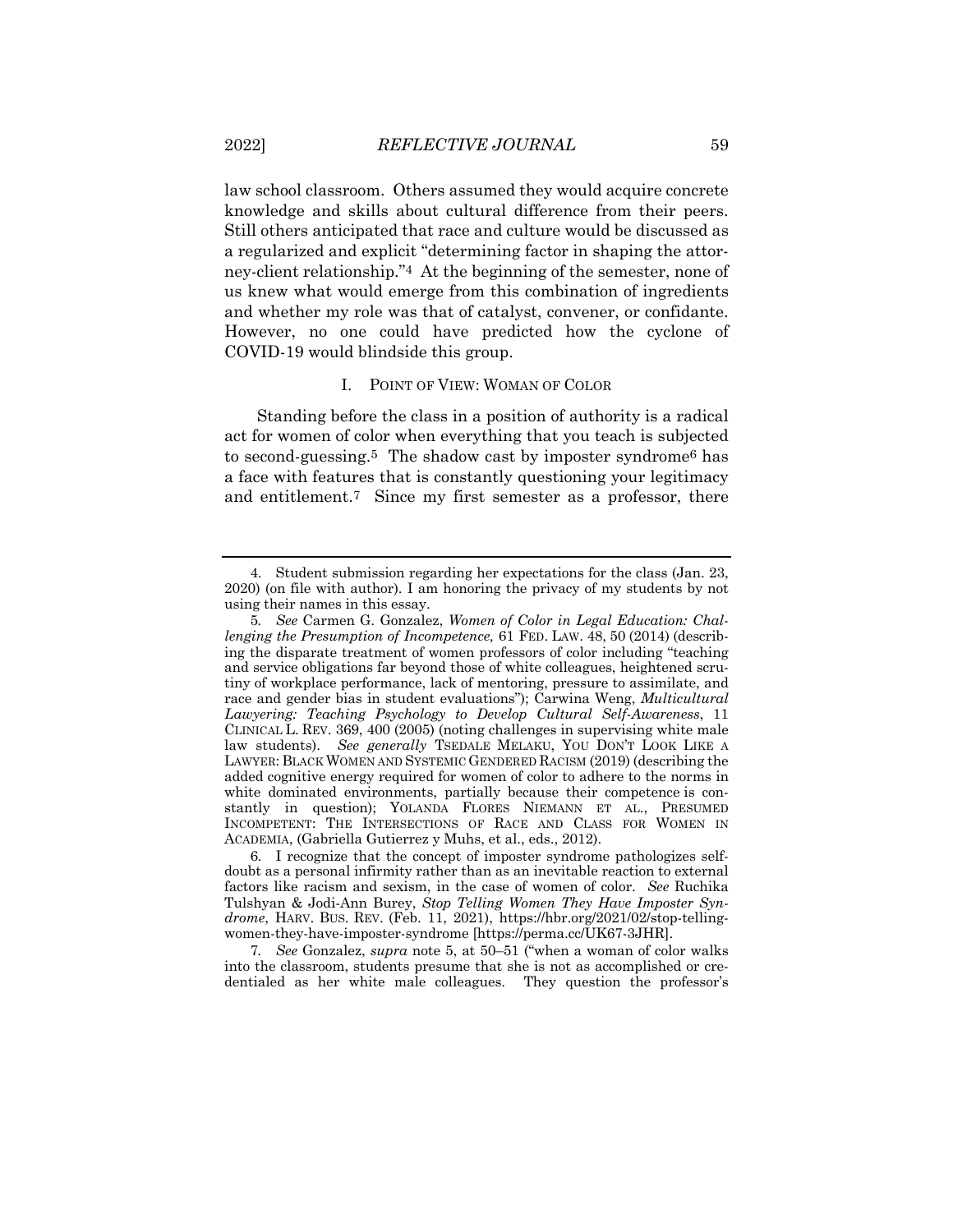have always been one or two men in every class who I will call "the Skeptics."8 The Skeptics are people who don't think I know what the hell I'm talking about and manifest that doubt with aggressive detachment. The Skeptics refuse to suspend disbelief and get swept up in the simulation; instead, they get mired in the factual revelations and say, "but that's not really realistic because . . ." as if they know more about what is likely to occur in legal practice.9 In a small seminar class, it's hard not to let the Skeptics infect the class morale. In that environment, teaching is often accompanied by crippling self-doubt about how you are perceived in the law school and legal spaces.10 A February 2021 report by the Massachusetts Supreme Judicial Court on historically excluded populations concluded that attorneys from these backgrounds encounter "increased scrutiny, unfair assumptions, and insults to their professional identity and integrity and sometimes their personhood."11 Women of color channel half their energy into just surviving in the classroom, especially if the subjects they teach include topics that may rankle or unsettle students.12

competence, challenge everything she says, and become enraged if they receive a low grade in her course.").

<sup>8</sup>*. Cf.* MEERA E. DEO, UNEQUAL PRO.: RACE AND GENDER IN LEGAL ACADEMIA 2, 60–61 (2019).

<sup>9</sup>*. See id.* at 63 ("Confrontational students are not only 'challenging my knowledge, my ability,' but also disrupting [my] teaching, ruining the learning environment for everyone.").

<sup>10</sup>*. See id.*; Khiara M. Bridges, *The Nerve: Women of Color in the Legal Academy*, WOMEN & L. 65, 69 (2020) (joint publication of the top sixteen law reviews).

<sup>11.</sup> MASS. SUP. JUD. CT. STANDING COMM. ON LAW. WELL-BEING, REP. SUMMARIZING AFFINITY BAR TOWN HALL MEETINGS 4 (2021); *see also* PASCALINE DUPAS ET AL., SEMINAR DYNAMICS COLLECTIVE, GENDER AND THE DYNAMICS OF ECONOMICS SEMINARS 25 (2021); Ben Casselman, *For Women in Economics, the Hostility Is Out in the Open*, N.Y. TIMES (Feb. 23, 2021), https://www.nytimes.com/2021/02/23/business/economy/economics-women-gender-bias.html [https://perma.cc/5C37-5VHV] (reporting that women in the economics field were asked more questions at seminars and the questions were more "hostile" or "patronizing").

<sup>12.</sup> Gonzales, *supra* note 5, at 55 (recommending that law schools implement social justice pedagogy across the curriculum to enhance its legitimacy and validate its importance).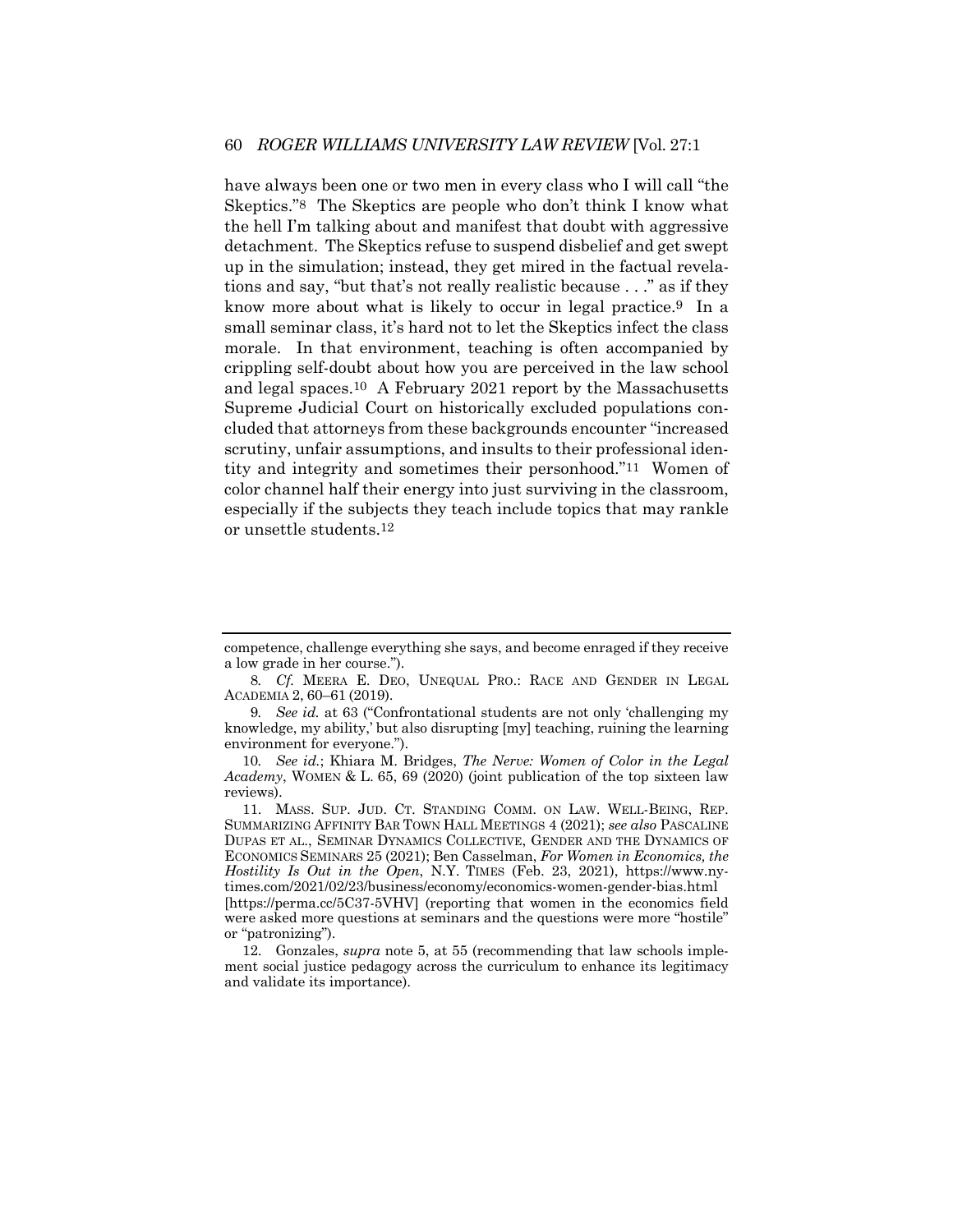Routine microaggressions13 cumulatively erode confidence and momentum.14 Once, a middle-aged white man in front of me at the entrance to the staff parking lot got out of his car and asked me to swipe him in the gate because he had forgotten his ID card. Before I had time to wonder who he was, I had reflexively opened the gate for him.15 The gates are not reflexively opened for me; instead, people often assume not only that I am not a professor, but that I do not belong.16 Even when students know that I am their professor, some still breach boundaries.17 Plus, I am an adjunct professor, the most disposable of academic workers.18 Legal skills, legal writing

15*. Cf.* Russell G. Pearce, *White Lawyering: Rethinking Race, Lawyer Identity, and Rule of Law*, 73 FORDHAM L. REV. 2081, 2087 (2005) (Pearce describes the perspective of the white man I encountered in the staff parking lot.).

16. I have been shooed out of spaces reserved for faculty, asked where the professor is, and mistaken for an interpreter, stenographer, or student.

17. Gonzales, *supra* note 5, at 56 (". . . students often feel entitled to be disrespectful to female faculty of color."); Deo, *supra* note 8, at 68 (cataloging how some students regard women of color as sex objects). One student suggested that we should "get drinks sometime;" in my course evaluation one said I was "easy on the eye" and another encouraged me to "post more selfies on Instagram." Male students have submitted PowerPoints and posts on The West Education Network (TWEN) with sexualized content to be presented to the class.

<sup>13.</sup> "Microaggression" is a term that has come to describe subtle interpersonal offenses that cause harm. Reena Tam & Margia Diaz-Ochu, *Commit to Confronting the Microaggressions That Are Affecting Your Learners*, UNIV. UTAH HEALTH (Aug. 13, 2021), https://accelerate.uofuhealth.utah.edu/equity/commit-to-confronting-the-microaggressions-that-are-affecting-yourlearners [https://perma.cc/4C5C-LAWW]. The evolution of the term, coined in the 1970s, originates with Derald Wing Sue, a professor of counseling psychology at Columbia University. Derald Wing Sue et al., *Racial Microaggressions in Everyday Life: Implications for Clinical Practice*, 62 AM. PSYCH. 271, 272–73 (2007).

<sup>14.</sup> MASS. SUP. JUD. CT. STANDING COMM. ON LAW. WELL-BEING, *supra* note 11, at 11 (noting that lawyers from historically excluded groups "experience mistreatment, insults, instances of exclusion, and even express instances of overt discrimination on a near-daily basis.").

<sup>18.</sup> Before going fully remote, as an adjunct, the prohibitive financial and opportunity costs of attending conferences, working groups, and lectures made it harder to be steeped in scholarship and intellectual trends. *Cf.* Avi Wolfman-Arent, *'Incredibly Disposable': Adjuncts, The 'Gig Workers' of Higher-Ed, Fear Losing Livelihoods*, WESA (May 27, 2020, 6:03 PM), https://www.wesa.fm/post/incredibly-disposable-adjuncts-gig-workers-highered-fear-losing-livelihoods#stream/0 [https://perma.cc/3Q6F-GKXP]. Thank you to the Stephen Ellmann Clinical Theory Workshop for always welcoming me.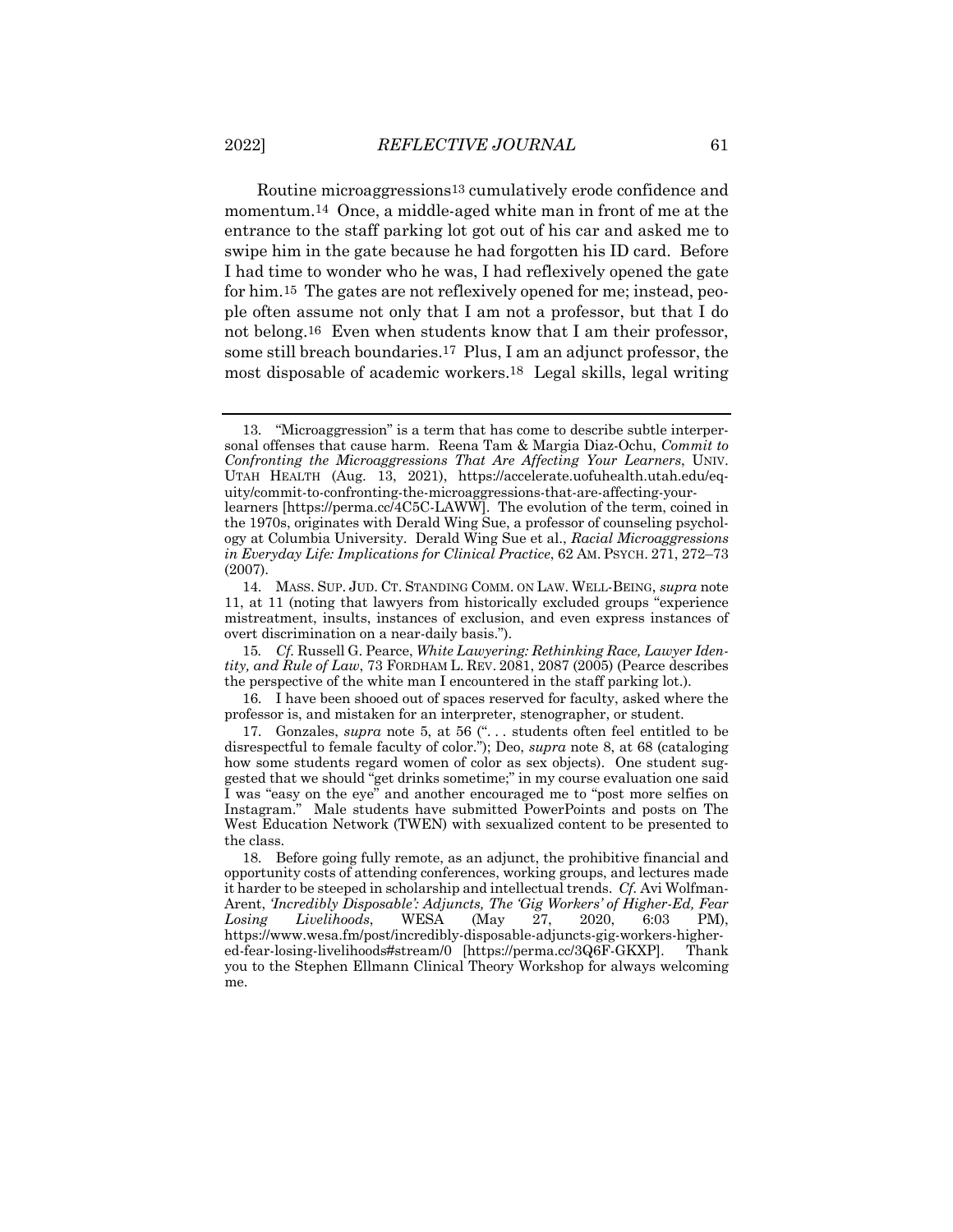and other non-doctrinal courses are considered by some as prosaic dirty work that should be outsourced (mostly to women),<sup>19</sup> though these are perhaps the most crucial and least obtuse subjects to law students.20 Once a student remarked that only *my* course would be buried in a windowless, basement classroom.

In some ways the experience of being a professor of color didn't change in the Spring 2020 semester despite the class composition. Internalized bias may be the reason that some students of color brought the same prejudices to class that white students do.21 I still had my Skeptics to contend with and I maintained my professional distance for most of the semester. On the other hand, conversations that touched on race, culture, or national origin were unlike others in the past and often contained potent unspoken assumptions22 and knowing nods to "a class like this." Also, the expectations of me might have been higher that semester since I knew from my anecdotal conversations that many students of color hope professors of color will be vocal and vulnerable.<sup>23</sup> They would

<sup>19.</sup> Deborah N. Archer et al., *The Diversity Imperative Revisited: Racial and Gender Inclusion in Clinical Law Faculty*, 26 CLINICAL L. REV. 127, 128– 29 (2019); Gonzales, *supra* note 5, at 54; Meera E. Deo, *Trajectory of a Law Professor*, 20 MICH. J. RACE & L. 441, 453 n.61 (2015).

<sup>20.</sup> ROBERT MACCRATE, YESTERDAY TODAY AND TOMORROW: BUILDING THE EDUCATIONAL CONTINUUM OF LEGAL EDUCATION AND PROFESSIONAL DEVELOPMENT 27 (2003).

<sup>21.</sup> Anastasia M. Boles, *The Culturally Proficient Law Professor: Beginning the Journey*, 48 N.M. L. REV. 145, 157–58 (2018) (describing the Implicit Association Test's results, showing that across racial lines, people tend to prefer whites).

<sup>22</sup>*. See generally* Taleed El-Sabawi & Madison Fields, *The Discounted Labor of BIPOC Students & Faculty* 12 CAL. L. REV. ONLINE 17, 25 (2021) (describing how students of color "rightfully believe that their BIPOC faculty will offer guidance that is more in-tune with their lived realities. In the presence of their BIPOC faculty, these students do not have to undertake the emotionally exhausting exercise of explaining what it is like to be discriminated against or excluded, because odds are that their BIPOC faculty had similar experiences as law students themselves and may currently be reliving reincarnations of those experiences, as BIPOC faculty."); Meera E. Deo et al., *Paint by Number? How the Race & Gender of Law School Faculty Affect the First Year Curriculum,* 29 CHICANA/O LATINA/O L. REV. 1, 16 (2010) (noting that all students seek out non-traditional faculty for "mentorship and support").

<sup>23</sup>*. See* Erin C. Lain, *Racialized Interactions in the Law School Classroom: Pedagogical Approaches to Creating a Safe Learning Environment*, 67 J. LEGAL EDUC. 780, 799–800 (2018) (describing how "self-disclosure" aids in building the authenticity needed for racialized conversations).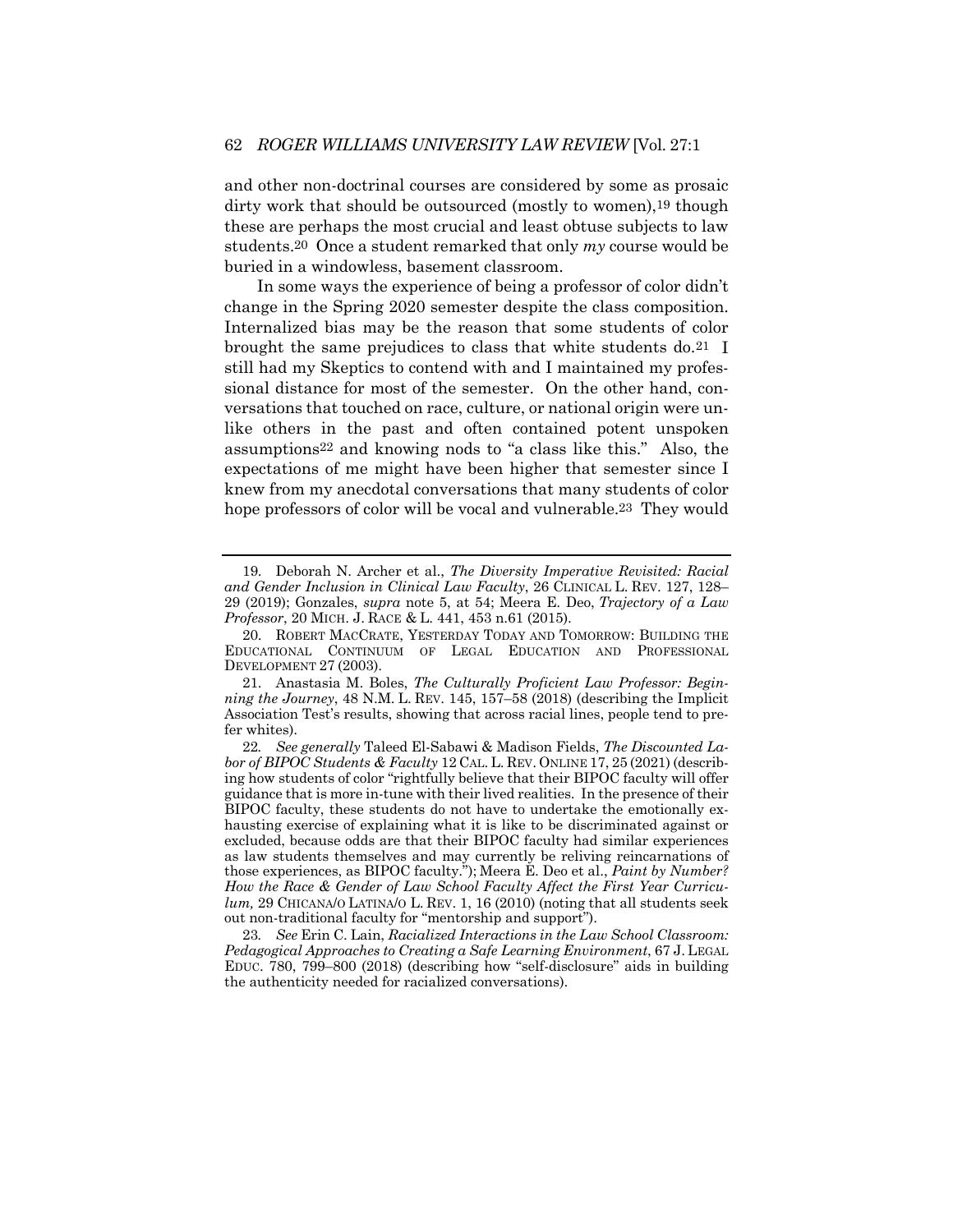like us to speak up about our experiences and point out failures, disparities and the false objectivity of the law and in the legal system.24

## II. ADAPTATIONS TO CURRICULUM AND PEDAGOGY

In hindsight, my curriculum could have been better tailored to the class composition. Our discussions about client-centeredness and how to make the law accessible to clients could have been improved by more probing about the reactions of students of color. My exercises and lessons about self-awareness of one's own culture need to be modified because students of color have already engaged in some level of cultural introspection due to their social location.25 However, when learning about other cultures, this class was no different than predominantly white classes in the need to discard assumptions in favor of careful and provisionary assessments. The pedagogical tools I will describe might be useful to a future class if augmented by an even more intentional integration of the racial and cultural features of the class.

#### A. *Client-Centered Explanations of the Law*

In the first class, I introduce the concept of engaged client-centered lawyering as explained in *Lawyers and Clients*.26 Stephen Ellmann and colleagues offer a more mutually-participatory form of lawyering than the purist Binder and Price model, which posits that the client's superior knowledge about her values, goals, and

26. STEPHEN ELLMANN ET AL., LAWYERS AND CLIENTS: CRITICAL ISSUES IN INTERVIEWING AND COUNSELING (2009)*.* This is the text I assign for the class.

<sup>24.</sup> Notes from the Association of American Law Schools, Clinical Legal Education Association Section Virtual Clinical Conference (July 21–23, 2020) (on file with author).

<sup>25.</sup> Becki Elkins & Eran Hanke, *Code*-*Switching to Navigate Social Class in Higher Education and Student Affairs*, 162 NEW DIRECTIONS FOR STUDENT SERVS. 35, 35 (2018); *see also* Courtney McCluney, *White People Prefer for Black People to Code Switch at Work*, FORBES (Aug. 23, 2021, 7:00 AM), https://www.forbes.com/sites/courtneymccluney/2021/08/23/white-people-prefer-for-black-people-to-codeswitch-at-work/?sh=60ab06466ff4 [https://perma. cc/8VV6-C3NP] (arguing that since "[w]hite people's norms and values may define 'professionalism' in workplaces," people of color are routinely forced to make these adaptations)*. See generally* WENDY LEO MOORE, REPRODUCING RACISM: WHITE SPACE, ELITE LAW SCHOOLS, AND RACIAL INEQUALITY (2008).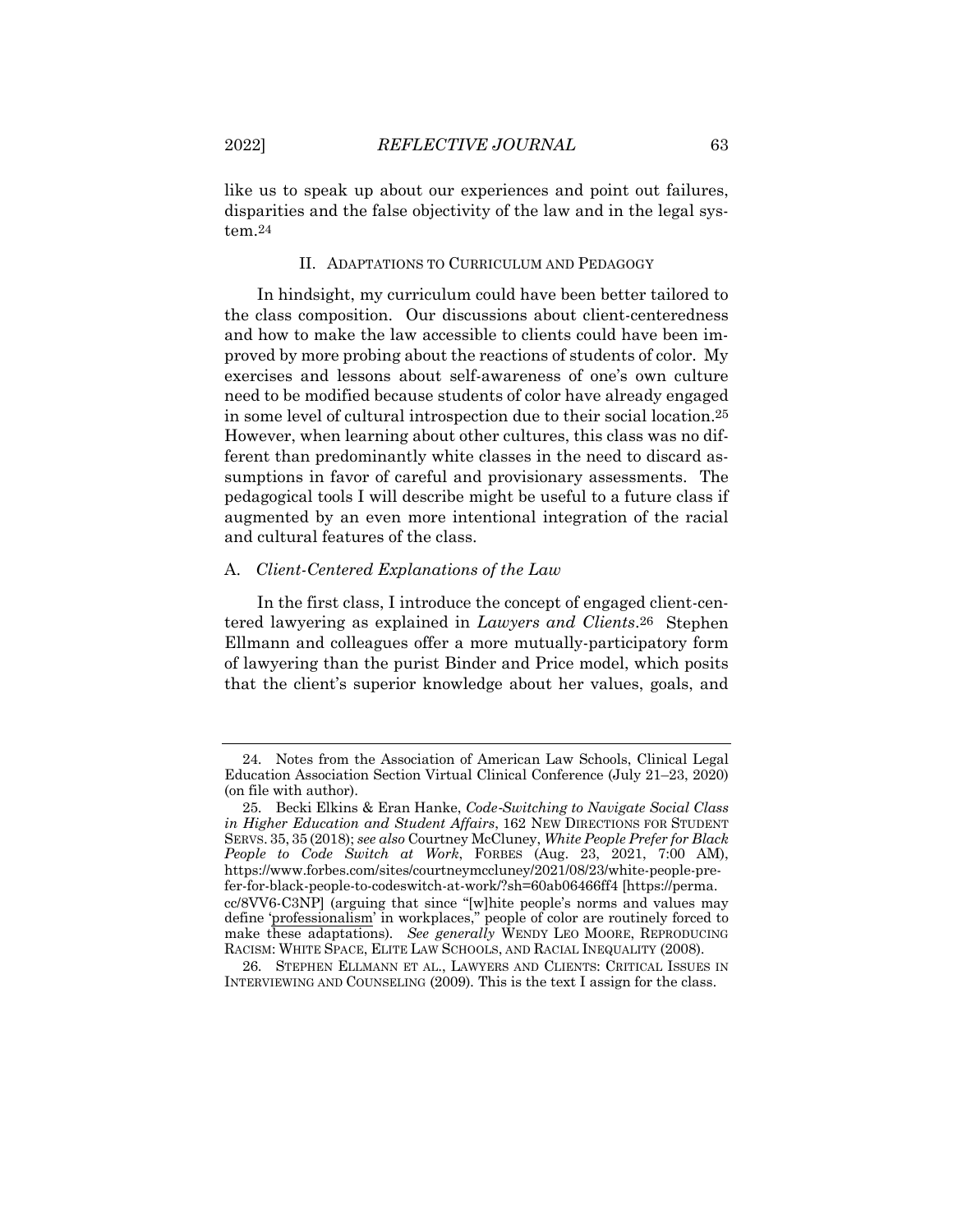situation will enable her to best choose a satisfactory resolution.27 Ellmann et al. reject the traditional concept of client-centeredness in favor of one which respects the ability of clients to engage in a true partnership, normalizes lawyer participation in decision-making, and relies upon the client's capacity to critically consider professional guidance.28

One key aspect of engaged client-centered lawyering is the duty to translate the law to our clients.29 In class, we discuss how to demystify the law and use information-sharing to collaborate in the legal process and facilitate joint decision-making. Students practice by video-recording the explanation of a statute to a client, while aiming to hit the sweet spot between oversimplifying and using too much technical language and jargon. In the process, they are also expected to share their accumulated knowledge of legal structures and frameworks, explain the purposes of the law, and empathize with inadequacies in the law.<sup>30</sup> By so doing, we equip a client to engage in an informed way with the legal process, participate fully in tactics, and themselves ascertain the legitimacy of the law in question.31

Over the years, I have witnessed from students' various reactions to client-centered lawyering. In particular, I have seen different responses to granting clients access to our learned knowledge of the legal system, teaching them terms and concepts relevant to their cases and partnering with them in strategy.32 Some students welcome the collaboration while others reject what they see as the blurring of boundaries. Those that come to this exercise with a mission to equalize the power imbalance between lawyers and clients are poised to redistribute their newly acquired professional authority. Others feel more protective of their vocation, inconvenienced

<sup>27.</sup> DAVID A. BINDER ET AL., LAWYERS AS COUNSELORS: A CLIENT-CENTERED APPROACH 4 (2d ed. 2004).

<sup>28.</sup> ELLMANN ET AL., *supra* note 26, at 328.

<sup>29</sup>*. Id.* at 319; *see also* Julie D. Lawton, *Who Is My Client? Client-Centered Lawyering with Multiple Clients*, 22 CLINICAL L. REV. 145, 151 (2015) (recognizing that "[o]ne of the greatest challenges a client-centered attorney faces is determining how to communicate information to one's client in a manner that enables them to make quality decisions.").

<sup>30.</sup> ELLMANN ET AL., *supra* note 26, at 319.

<sup>31</sup>*. Id.*

<sup>32</sup>*. Id.* at 329–30.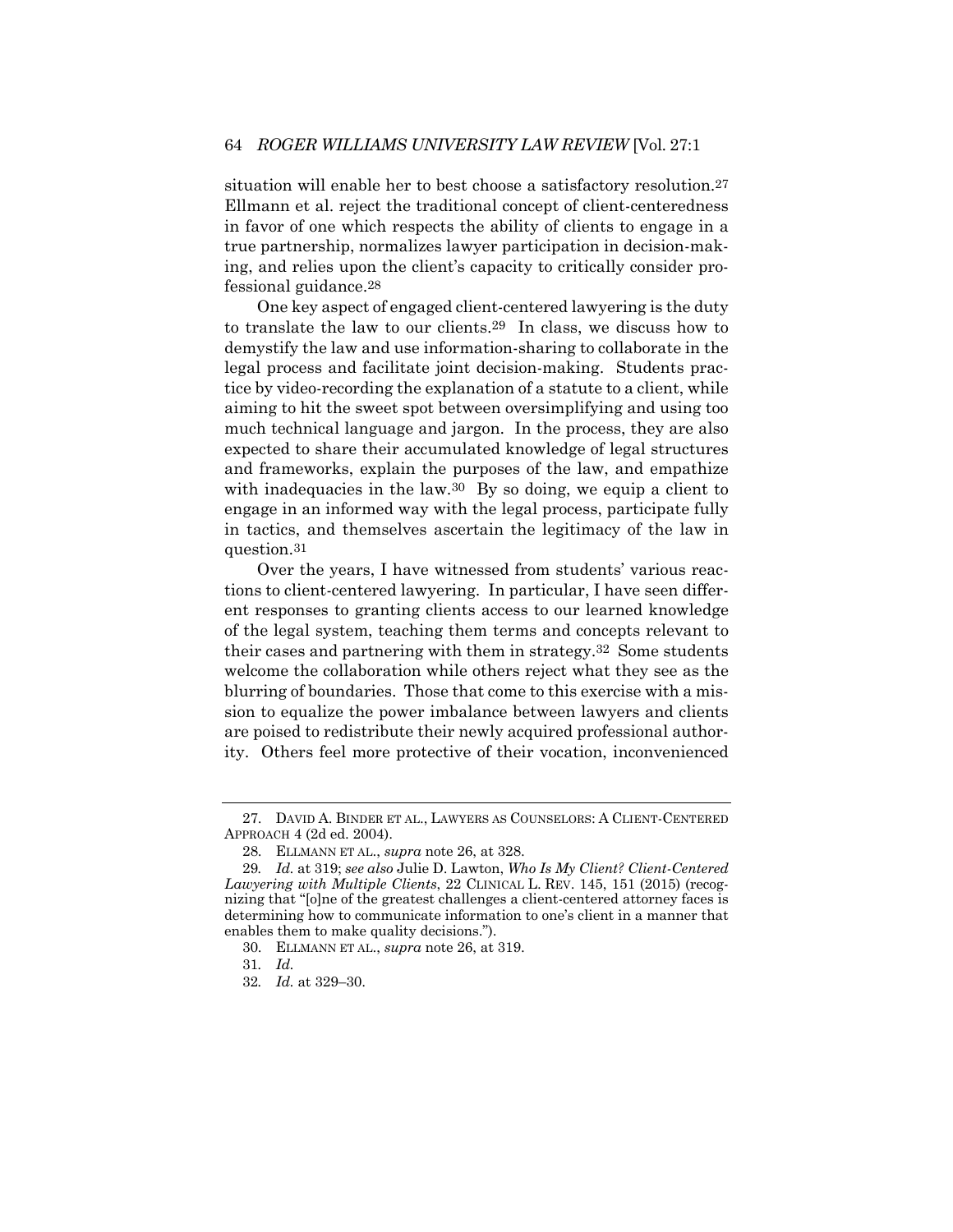by the additional burden of actively engaging with their clients or even threatened by handing over their professional expertise and autonomy.33 Despite how such explanations to clients advance effective representation, some instead cling to the pride, status and belonging borne of newfound membership in the professional class and prefer to perpetuate the "knowledge monopoly."34

During this exercise in my Spring 2020 class, I might have probed further about whether being part of a historically marginalized group affected student reactions to this technique and philosophy. On the one hand, I can imagine that existing in a perpetual state of power differential might inspire empathy for a layperson in this power disparity. People of color might also be motivated by group membership solidarity or social justice objectives.35 Some might be driven by a commitment to serve their communities or movements, and so may be more receptive to a mutual co-education

<sup>33.</sup> Andy Boon et al., *Postmodern Professions? The Fragmentation of Legal Education and the Legal Profession,* 32 J.L & SOC'Y 473, 474 (2005) (explaining how withholding information perpetuates professions because "[t]he power and legitimacy of professions is acquired in part from their status as organizations defined by their control over knowledge."); *see also* Robert A. Baruch Bush & Joseph P. Folger, *Reclaiming Mediation's Future: Re-Focusing on Party Self-Determination*, 16 CARDOZO J. CONFLICT RESOL. 741, 744 (2015) (describing the lure of professional expertise as motivated by "*how it feels—*to be the experts who can do what common folks cannot, protecting people from their own inevitable bad choices and decisions" versus the "self-effacing, minimalist task of supporting" parties).

<sup>34</sup>*. Cf.* Mirko Noordegraaf, *Protective or Connective Professionalism? How Connected Professionals Can (Still) Act as Autonomous and Authoritative Experts,* 7 J. PROS. & ORGS. 205, 214 (2020) (discussing movement away from unlimited authority and towards distributed and relational expertise in professional services).

<sup>35</sup>*. See, e.g.,* Lawton, *supra* note 29, at 176 (in acknowledging the tensions between our many duties as practicing lawyers, Lawton characterizes as potentially competing "clients" her role as an affordable homeownership advocate and her commitment to the Black community). Another example of such commitment is the moral imperative articulated by Movement Lawyering. *See generally* GERALD P. LÓPEZ, REBELLIOUS LAWYERING: ONE CHICANO'S VISION OF PROGRESSIVE LAW PRACTICE (1992); Gerald P. López, *Living and Lawyering Rebelliously*, 73 FORDHAM L. REV. 2041 (2005); Jeena Shah, *UDHR: Our North Star for Global Social Justice or an Imperial and Settler-Colonial Tool to Limit Our Conception of Freedom?*, 31 PACE INT'L L. REV. 569 (2019); Amna A. Akbar, *Toward a Radical Imagination of Law*, 93 N.Y.U. L. REV. 405 (2018).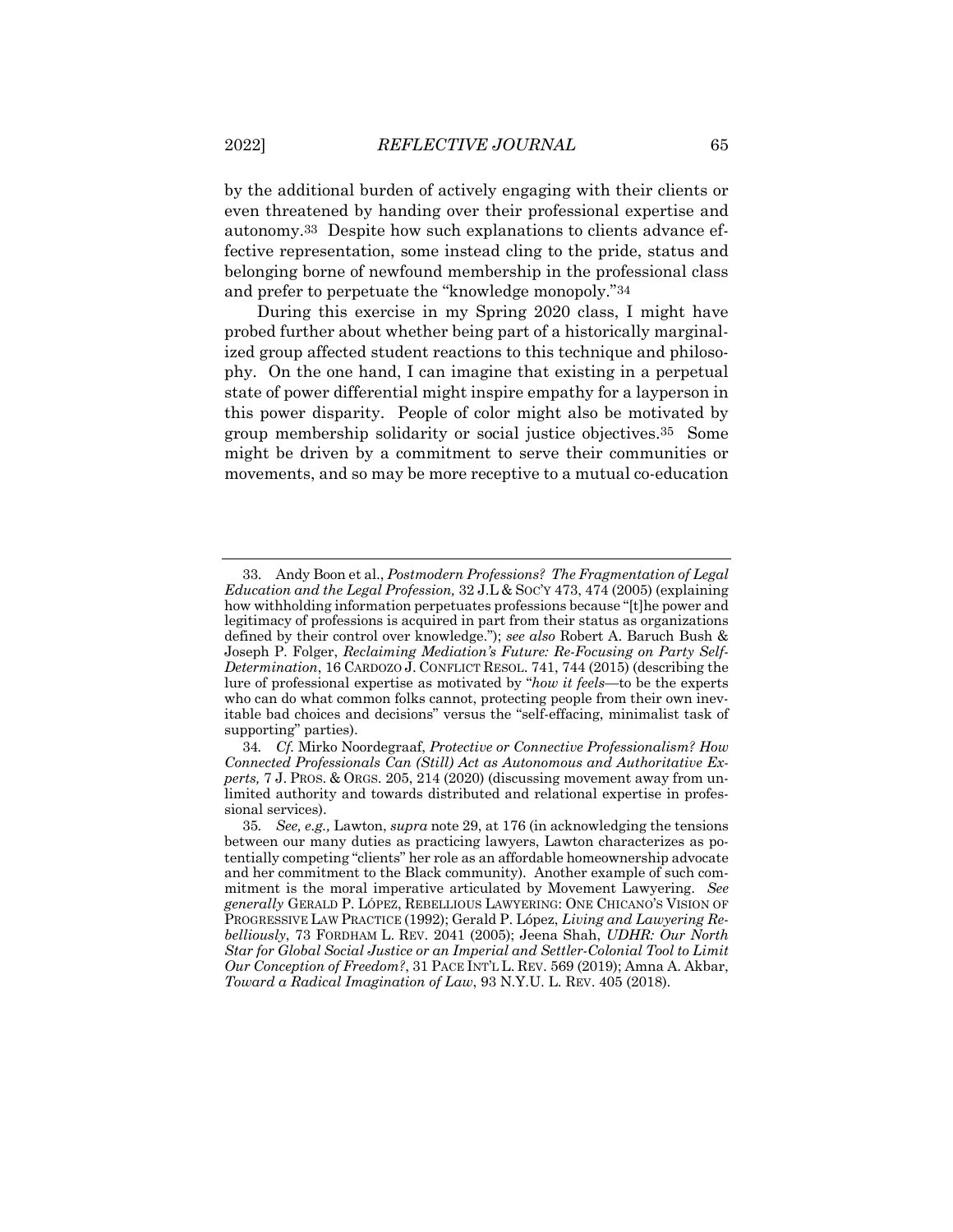with clients.<sup>36</sup> Further, some aspects of a client-centered approach draw organically from the lived experience of people of color, including Ellman et al.'s recommendation that lawyers identify with clients about unfairness in the law.37 This technique separates the lawyer from the law and instead aligns the lawyer with the client.<sup>38</sup> Recognizing shortcomings in the law is effortless for those who routinely experience the disparate impact of the law or witness its failures to capture and redress wrongs against people of color.39 When we commiserate authentically about the deficiencies of the law and legal system, we are one with the client who may also be disappointed by the law's inadequacy as applied to their case.40

On the other hand, I sympathize with the reluctance to forego earned status, since, as people of color, we are typically granted less presumptive authority in most professional settings.41 Some days it feels like we cannot afford to cede an inch of ground. One Black student in my class wore a suit to every class. Maybe it was just a personal preference, but it could also be for the same reason that I said no when a student asked to address me by my first name

40*. Id.* at 340–43.

<sup>36.</sup> Akbar, *supra* note 35, at 413 (Professor Akbar explains how Movement Lawyering reorients the lawyer toward her commitment to people: "Imagining with social movements seeking to transform the state would invest law scholarship in a project of reconstruction and transformation. For radical racial justice movements, the primary commitment is not to law, its legitimacy, rationality, or stability: It is to people.").

<sup>37.</sup> ELLMANN ET AL., *supra* note 26, at 340–43.

<sup>38</sup>*. Id.* at 343.

<sup>39</sup>*. Id.* at 339. Our laws and our legal system's inability to remedy some individual and structural injustices does not come as a surprise to people of color who have observed these shortcomings over a lifetime in countless examples, from the criminal justice system's failures to punish excessive police violence against people of color or in slanted standards created by civil rights decisional law.

<sup>41</sup>*. See, e.g.,* Kelly Serafini et al., *Racism as Experienced by Physicians of Color in the Health Care Setting*, 52 FAM. MED. 282, 284–85 (describing examples of threats to professional stature including "discounted abilities," "not listened to" and "distrust."); *see also* JOAN C. WILLIAMS, ET AL., AM. BAR ASS'N COMM'N ON WOMEN IN THE PRO., YOU CAN'T CHANGE WHAT YOU CAN'T SEE: INTERRUPTING RACIAL & GENDER BIAS IN THE LEGAL PROFESSION 3, 7 (2018) (confirming widespread bias in the legal professional including lawyers of color "having to go above and beyond" and "experiencing prove-it-again bias").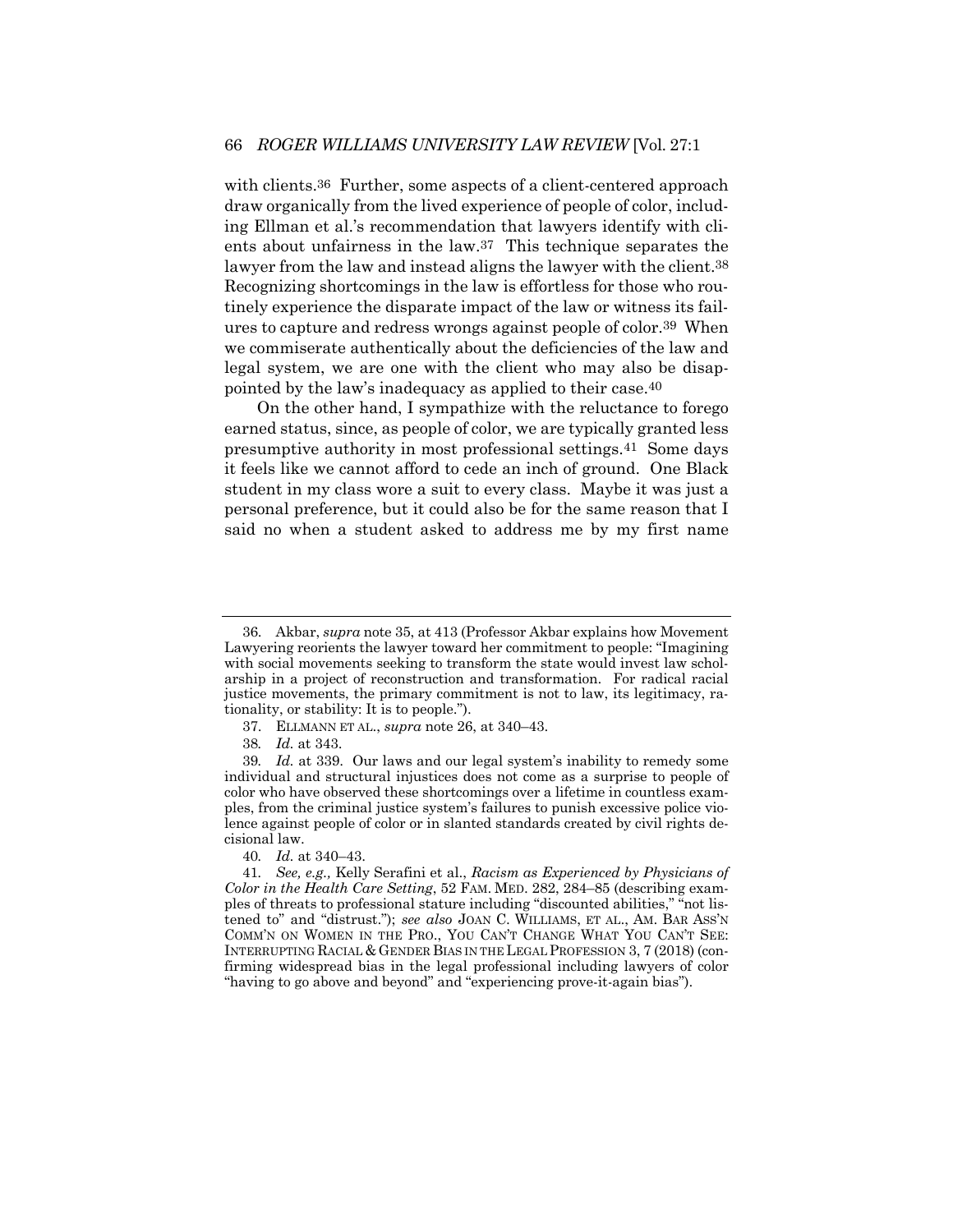instead of as "Professor."42 It is also possible that students of color might feel added pressure to socialize seamlessly into the traditional role of the directive lawyer, as has been the status quo for hazing new lawyers, 43 by foregoing any values and identity that might align them with clients. I regret that we didn't dig further into those questions while we were engaged in the class exercise, when we could have explored the impact of identity on the fundamental skill of how we communicate about the law as well as the broader philosophy of client-centered lawyering.

# B. *Cultural Humility Through Self-Awareness*

An essential component of client interviewing skills is navigating cultural differences with clients.44 In my experience, law students are already generally sold on the business case for cultural humility, thanks in no small part to the decades of advocacy to mandate this competency for lawyers.45 But I wasn't sure how to teach cultural humility to a group of people who belong to cultures and races that have been historically marginalized in American society. Older models46 of cultural competence, cross-cultural, or multi-cultural theory dissected culture as if to create a handbook of "racial etiquette."47 Rather than interrogating our lawyering to expose

<sup>42</sup>*. But cf.* Pearce, *supra* note 15, at 2087 (Pearce acknowledges how it is easy for him as a white man not to feel his authority threatened when students call him by his first name).

<sup>43</sup>*. Id*.

<sup>44.</sup> Here I define cultural difference as broadly as possible, but also recognize that the differences most consequential in American society are generally deemed protected categories under the law. *See* Susan Bryant, *The Five Habits: Building Cross-Cultural Competence in Lawyers*, 8 CLINICAL L. REV. 33, 41 (2001); Weng, *supra* note 5, at 382.

<sup>45</sup>*. See* Marjorie A. Silver, *Emotional Competence, Multicultural Lawyering and Race*, 3 FLA. COASTAL L.J. 219, 237 (2002); *see also* Bryant, *supra* note 44, at 56 n.81. Since July 2018, New York has required lawyers to reserve one hour of continuing legal education for diversity, inclusion, and elimination of bias. N.Y. Ct. R. § 1500.22(a) (McKinney 2022).

<sup>46.</sup> There are significant criticisms of prevailing theories of "cultural competency." Notes from discussions at: The Ass'n of Am. L. Schools Conf., Clinical Legal Edu. Ass'n Section Virtual Clinical Conf., July 21–23, 2020, sessions entitled "Beyond 'Cultural Competency'" (on file with author).

<sup>47.</sup> Weng, *supra* note 5, at 402.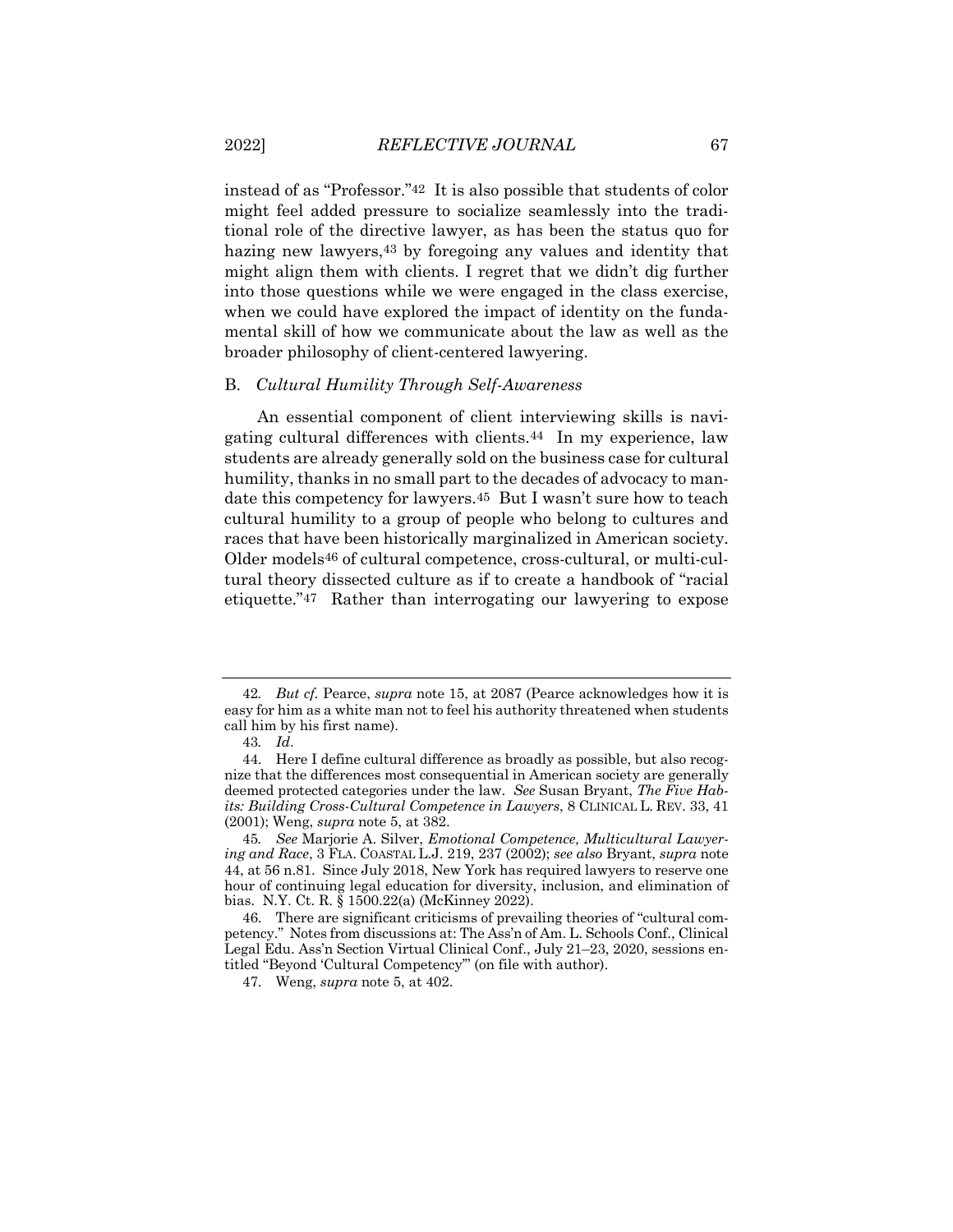specious suppositions and to eradicate discrimination, the primary goal was to provide better customer service.48

Prevailing theorists studying counseling across cultures insist that in order to develop cultural humility, we need to understand who we are by dis/uncovering our own culture, assumptions, and biases. 49 Yet people of the dominant culture are often unaware that their culture even exists because it is the default culture.50 By first learning "how people absorb information from the cultures we inhabit and encounter,"51 we can investigate our own learned behaviors, assumptions, presuppositions, distortions, and preconceptions.52 Exposing the filter that we see the world through may reveal how we assess and evaluate our clients and retell their stories. Knowing what we might inflict upon our clients is the first step in striving to manage and appreciate cultural variability.

Searching inward isn't as easy as just looking in a mirror. Legal clinicians have experimented with various pedagogical devices53 to foster self-revelation through purposeful excavation of one's position. During one of the first classes of any semester, I use interviewing frameworks, role mapping exercises, and/or

50. Weng*, supra* note 5, at 371–72.

51*. Id.* at 373.

<sup>48.</sup> Notes from discussions at: The Ass'n of Am. L. Schools Conf., *supra* note 46.

<sup>49</sup>*. See* Weng, *supra* note 5, at 402; STEFAN H. KRIEGER, RICHARD K. NEUMANN JR. & RENÉE M. HUTCHINS, INTERVIEWING, COUNSELING, NEGOTIATION, AND PERSUASIVE FACT ANALYSIS 90 (6th ed. 2020); Paul R. Tremblay, *Interviewing and Counseling Across Cultures: Heuristics and Biase*s, 9 CLINICAL L. REV. 373, 384 (2002). To accomplish this, many lawyering professors and clinicians rely upon the "Habits" methodology developed by Susan Bryant and Jean Koh Peters. *See generally* Bryant, *supra* note 44, at 35.

<sup>52.</sup> Since this is an ongoing, continual process, it is more accurate to describe it as an "intercultural spiral" circling back and forth between self-examination and learning about others. *See* Daniel A. Segal & Richard Handler, *U.S. Multiculturalism and the Concept of Culture*, 1 IDENTITIES, 391, 395 (1995).

<sup>53.</sup> Weng*, supra* note 5, at 372 (recommending that students learn about cognitive and social psychology with a focus on understanding themselves as "cultural beings" and "unlearning racism"); *see also* Serena Patel, *Cultural Competency Training: Preparing Law Students for Practice in Our Multicultural World*, 62 UCLA L. REV. DISCOURSE 140, 149 (2014). *But see* Boles, *supra*  note 21, at 156 (worrying that the focus on implicit bias "normalizes" racism and lets people off the hook for the consequences of their behaviors).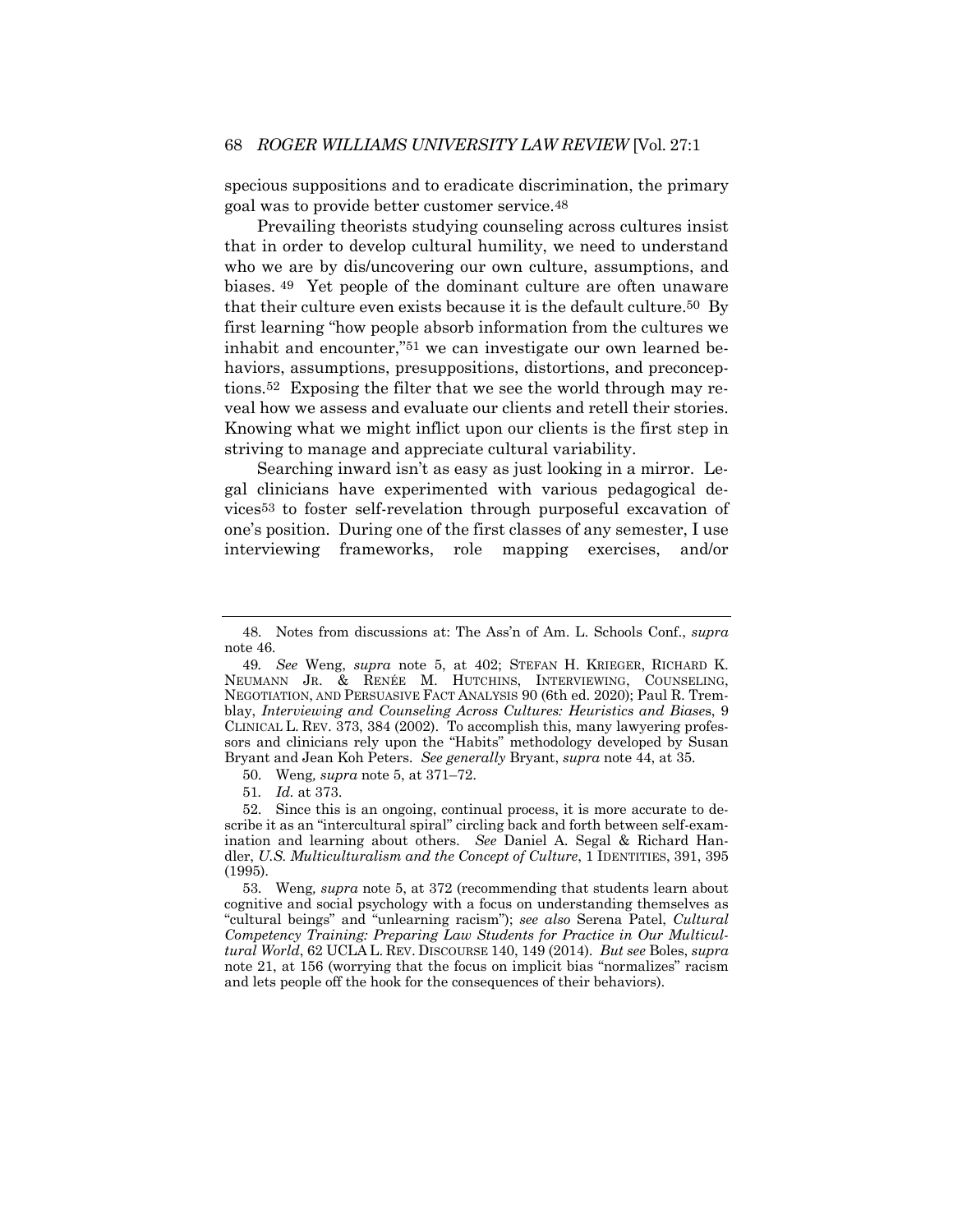positionality audits.54 These devices are meant to promote self-exploration for the new lawyer seeking to unpack what might be a sedentary worldview and to foster recognition of how the law and our legal system are shaped and stained by racism.55

With the goal of promoting self-knowledge, recovering personhood after the anonymizing<sup>56</sup> years of law school and restoring the agency to make deliberate choices about identity and history, I ask students to interview each other about a formative experience in their evolving identity as members of the legal profession. These interviews are a preview of interactions with clients, and inspired by the student "biographical interview" utilized by Professor Bill Ong Hing in his Lawyering Process class in the early 1990s at Stanford.57 Ong Hing's extensive student interview process mirrors his mandate for lawyers to be "cultural anthropologists" in the communities in which they work, particularly when among historically subordinated groups, by scouring empirical studies, ethnographic studies, first person accounts, and popular culture.58 He reminds law students to be cognizant of the "personal identification"59 features of their clients and the legal environment, and of their own in relation to the client, and we discuss these features as part of the student interviews.

Another tool for moving toward self-awareness is the mapping exercise created by John Bliss of Harvard's Center on the Legal Profession, which depicts cultural sociologist Erving Goffman's concept

<sup>54.</sup> Students may selectively share aspects of the results of these exercises on a voluntary basis.

<sup>55</sup>*. See generally* MICHELLE ALEXANDER, THE NEW JIM CROW: MASS INCARCERATION IN THE AGE OF COLORBLINDNESS (2010); RICHARD ROTHSTEIN, THE COLOR OF LAW: A FORGOTTEN HISTORY OF HOW OUR GOVERNMENT SEGREGATED AMERICA (2017); RICHARD KLUGER, SIMPLE JUSTICE: THE HISTORY OF BROWN V. BOARD OF EDUCATION AND BLACK AMERICA'S STRUGGLE FOR EQUALITY (2004).

<sup>56.</sup> Pearce, *supra* note 15, at 2081, 2087 (describing the end product of law school as a "bleaching out" of racial and other identities in order to make cookie-cutter, "fungible" lawyers).

<sup>57.</sup> Bill Ong Hing, *Raising Personal Identification Issues of Class, Race, Ethnicity, Gender, Sexual Orientation, Physical Disability, and Age in Lawyering Courses*, 45 STAN. L. REV. 1807, 1812 (1993).

<sup>58</sup>*. Id.* at 1808.

<sup>59</sup>*. Id.* (these personal identification features include class, race, ethnicity, gender, sexual orientation, physical disability, and age).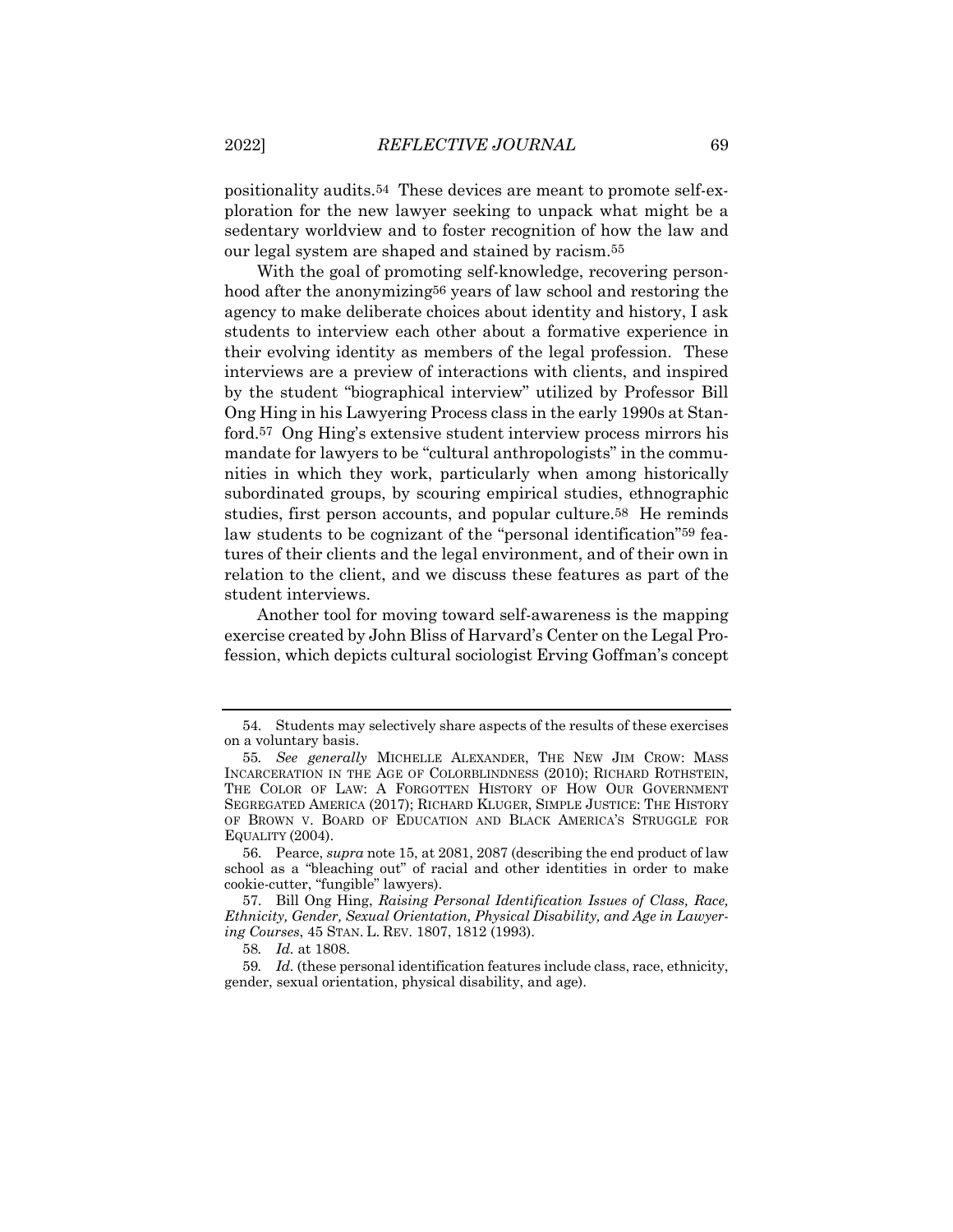of role distancing.60 This exercise allows students to grasp the multiple roles and identities that they bring to lawyering, as well as their attachment to and distance from those roles.61 Bliss used student maps to explore professional identity formation and the impact that law school has on shifting one's core identity, but I use his maps to gather baseline self-knowledge.

The maps start as a blank slate upon which students define and scale their roles.62 However, the freedom this exercise would appear to offer is not equally experienced, as some of our roles are socially imposed.<sup>63</sup> When these racial, ethnic, or cultural identity roles are represented on the map, the students of color stand out in class. Discussions like these can unevenly afflict students of color, who may be fatigued by the labor of translation, the unreciprocated vulnerability, and the uncomfortable spotlighting.64 When race, culture, and ethnicity are not prompted, as in this exercise, then the disparity in answers calls for a discussion of structural racism, in that some groups have the luxury to escape imposition of those roles. The ensuing conversation places an uninvited onus on the students of color and implicitly critiques the dominant students for their privilege and myopia.

63*. Id.* at 859–60.

<sup>60.</sup> John Bliss, *The Professional Identify of Lawyers*, PRACTICE, https://thepractice.law.harvard.edu/article/the-professional-identity-formation-of-lawyers [https://perma.cc/7DHC-397P] (last visited Oct. 11, 2021).

<sup>61.</sup> John Bliss, *Divided Selves: Professional Role Distancing Among Law Students and New Lawyers in a Period of Market Crisis*, 42 L. & SOC. INQUIRY 855, 859–860 (2017).

<sup>62</sup>*. Id.* at 865. In order to complete the exercise, students first list any roles they enact in their daily life, so long as they include their identity as a lawyer. Next they map, using proportional circles, the roles in relation to a dot in the center of a circle that fills the entire page. Roles that are closer to the dot in the center are deemed particularly important to their core sense of identity or self, and further from the center if they are less important. The size of the circle indicates how much space that role consumes in their daily life.

<sup>64.</sup> Kali Holloway, *Black People Are Not Here to Teach You; What So Many White Americans Just Can't Grasp*, SALON (Apr. 14, 2015, 4:35 PM), https://www.salon.com/2015/04/14/black\_people\_are\_not\_here\_to\_teach\_you\_ what so many white americans just cant grasp partner/ [https://perma.cc/ F5A2-S4A4]; Alana Massey, *Transforming White People Is Not the Job of Minority Students, PAC. STANDARD (Apr. 10, 2015), https://psmag.com/social-jus-<br>tice/in-short-white-people-need-to-be-less-stupid [https://perma.cc/V9DL*tice/in-short-white-people-need-to-be-less-stupid F3R3].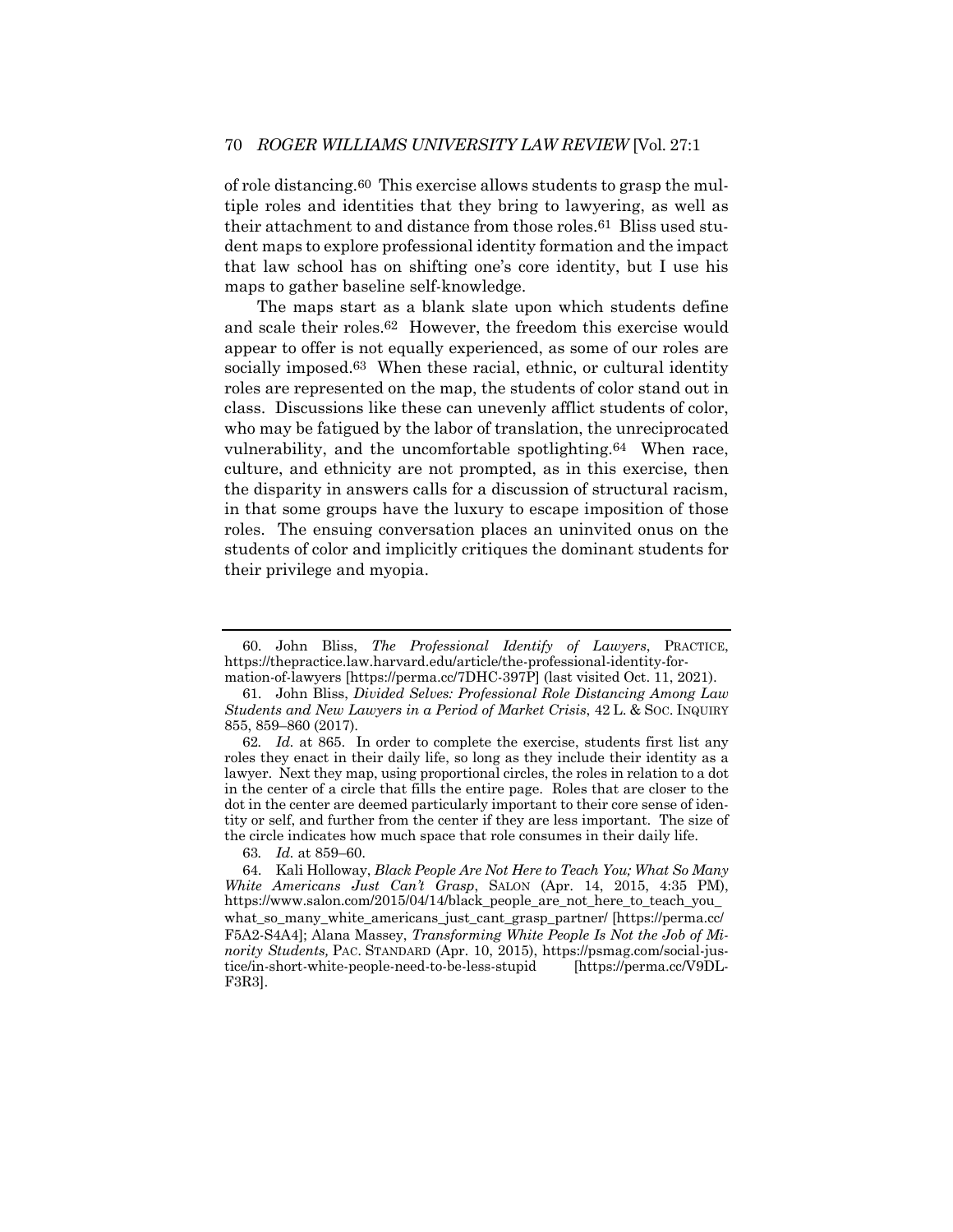Finally, students may fill out a positionality audit,  $65$  a process drawn from social science that directs the student to itemize key personal attributes (including race, gender identity, education, class, geography, national origin, and religion) to better understand how our position within the social world shapes the way we see that world. In the social sciences, reflexivity is a continuing process of reflecting on how the researcher could be influencing the research, whether in its framing or outcomes.<sup>66</sup> Reflexive methodological reporting demands that the background of the researcher be explicitly detailed with the same care as the data collection methods and analytical techniques.67 In class we can also use the positionality audit in a similar fashion as the lawyer's "conflicts check," but for later juxtaposition against the characteristics belonging to the simulated client.68 This audit process might expose how the background of the lawyer may be impacting and influencing the interpretation of the client, the conflict, and the relationship.69

For the students of color in my Spring 2020 class, the inward self-appraisal process was like a summer reading assignment when you've already read the book. In order to survive and succeed, these students of color had already undertaken a certain level of self-examination to grasp the divergences between their personal experience and the majority norms, and many were already adeptly code

69*. See* Bryant, *supra* note 44, at 64–65, 65 n.116, 82. Bryant offers a version of this process of self-assessment in relation to the client, called Habit One, where she asks students to diagram similarities and differences, and their significance, between themselves and their clients and how those might impact lawyering. *Id.* at 64–65. She describes how sometimes this process results in students offering personality traits, but she then tries to explore whether there is a link between the trait and culture. *Id.* at 82.

<sup>65</sup>*. See* Séverine Marguin et al., *Positionality Reloaded: Debating the Dimensions of Reflexivity in the Relationship Between Science and Society: An Editorial*, 46 HIST. SOC. RSCH. 7, 10 (2021).

<sup>66</sup>*. See* REFLEXIVITY: A PRACTICAL GUIDE FOR RESEARCHERS IN HEALTH AND SOCIAL SCIENCES, at ix (Linda Finlay & Brendan Gough eds., 2003).

<sup>67</sup>*. See id.* at 5.

<sup>68.</sup> A conflicts check is a system for assuring that the interests of potential clients are not directly adverse to those of another current or former client. Eileen Libby, *Conflicts Check, Please*, ABA J. (Jan. 2, 2010, 2:30 AM), https://www.abajournal.com/magazine/article/conflicts\_check\_please/ [https:// perma.cc/A3ZS-9UUK[. The Model Rules of Professional Conduct require lawyers to assess these interests to avoid any such conflicts in future commitments. MODEL RULES OF PRO. CONDUCT rr. 1.7–1.8 (AM. BAR ASS'N 2020).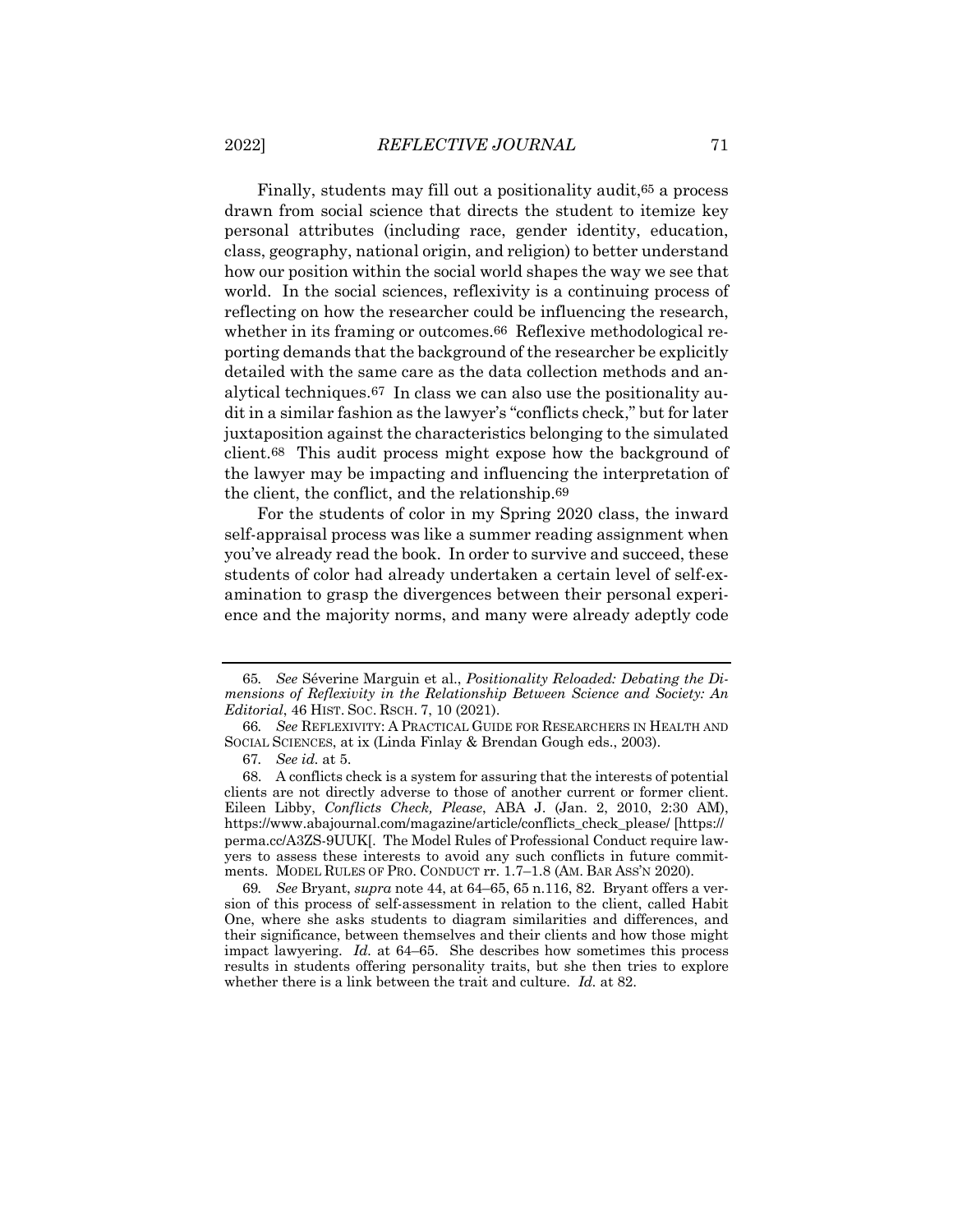switching between cultures.70 The process of acculturation consists of a conscious study of one's own culture in relation to the dominant.71 As illustrated in sociologist Wendy Leo Moore's work, in order for students of color to excel in white spaces, they are often required to put their own experiences aside to "fit in to the existing culture."72 Many have already taken concerted steps to remake themselves, to capitulate to white acceptability and safety.73 As outsiders in this country, even when we're born here, we are saddled and blessed with our otherness all the time.74 It is a life-long process to locate and pluck out the thorns of the dominant culture that have been embedded while traversing our lives in America. No person of color is ever on the other side of that perpetual self-examination and introspection, sifting genuine views from those that have been warped by the white gaze.75

In contrast, it is often a challenge for students in the dominant culture to unearth unconscious layers of assumptions or invisible scripts that they may not realize constitute their culture.<sup>76</sup> Fordham University School of Law Professor Russell G. Pearce argues,

<sup>70</sup>*. See generally* Elkins & Hanke, *supra* note 25, at 35.

<sup>71.</sup> Pearce, *supra* note 15, at 2088; *see also* Elizabeth R. Cole & Kimberly R. Jacob Arriola, *Black Students on White Campuses: Toward a Two-Dimensional Model of Black Acculturation*. 33 J. BLACK PSYCHOL. 379, 379–80 (2007).

<sup>72.</sup> Tsedale M. Melaku & Angie Beeman, *Academia Isn't a Safe Haven for Conversations about Race and Racism*, HARV. BUS. REV. (June 25, 2020), https://hbr.org/2020/06/academia-isnt-a-safe-haven-for-conversations-aboutrace-and-racism [https://perma.cc/B25J-ZANT]; *see* Pearce, *supra* note 15, at 2088.

<sup>73</sup>*. See* McCluney, *supra* note 25.

<sup>74</sup>*. See* Weng, *supra* note 5, at 371–72.

<sup>75.</sup> Ibram X. Kendi (@DrIbram), TWITTER (Feb. 18, 2020 4:03 PM), https://twitter.com/DrIbram/status/1229874139835449344 [https://perma.cc/ P2GR-WJ3Z]; Ibram X. Kendi (@DrIbram), TWITTER (Feb. 18, 2020 4:04 PM), https://twitter.com/DrIbram/status/1229874306865221632

<sup>[</sup>https://perma.cc/FB2R-PVCG] (describing his ambition: "as a Black writer, to free myself from the White gaze, free myself from writing from the White perspective, from writing for the White reader or critic . . . from writing with worry about White people weaponizing my words, from writing to make White people feel comfortable or uncomfortable, from writing burdened by a responsibility to persuade away White racism . . . .").

<sup>76</sup>*. See* Weng, *supra* note 5, at 372–73; Bryant, *supra* note 44, at 83 n.165 (describing this phenomenon as "white privilege" or the "transparency of whiteness"); Pearce, *supra* note 15, at 2089 (asserting that "[w] hite racial identity exists and whites tend to avoid acknowledging their identity.").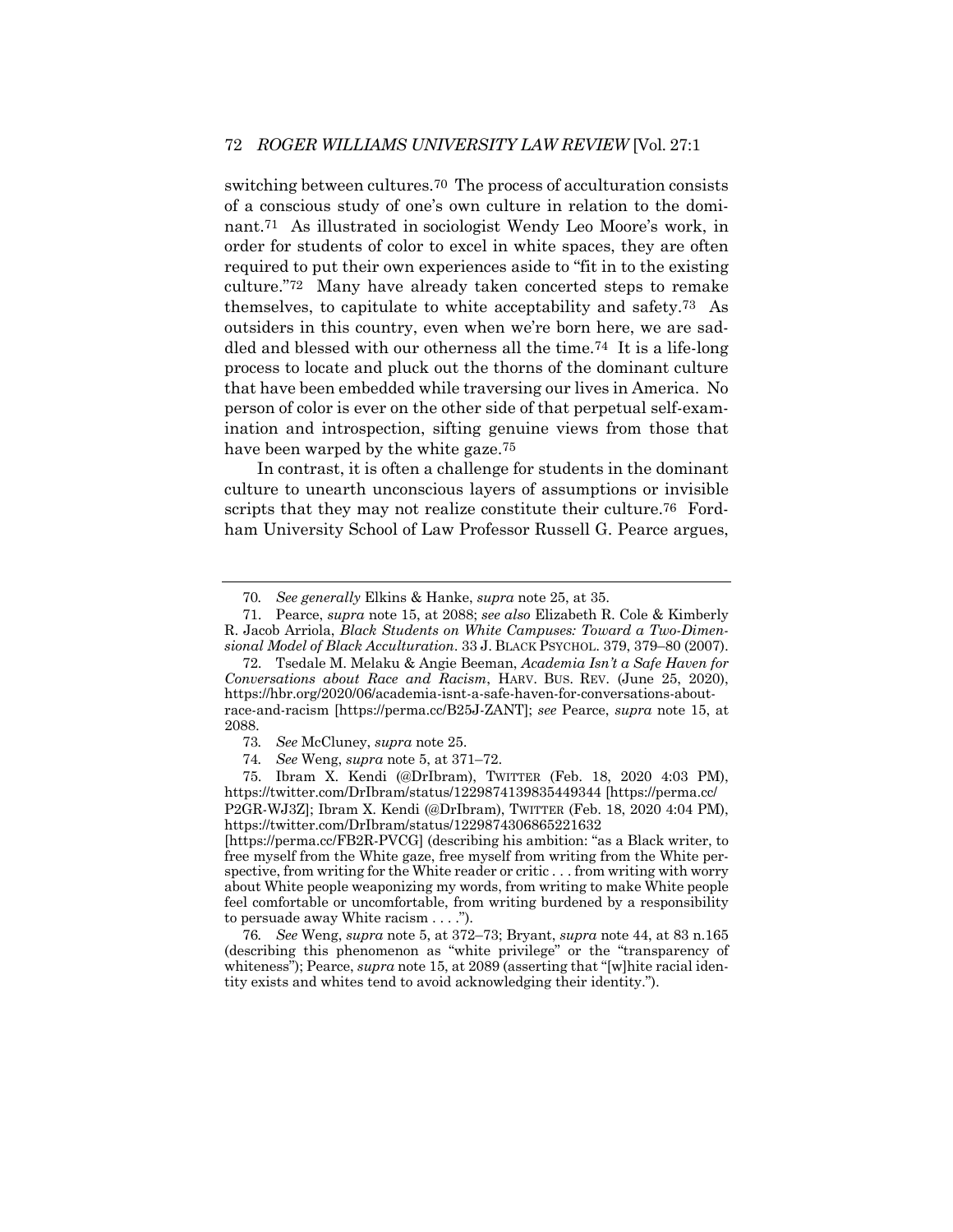in a similar vein, that "white lawyers understandably have a tendency to treat whiteness as a neutral norm or baseline."77 One semester I had two students from the American South; their vernacular, pacing, and demeanor provided a less fraught, de-exoticized study for both the Southerners and Northerners in how a combination of behaviors can congeal to constitute a culture which is subject to normative evaluation. Once students of the dominant culture begin to recognize the existence of their culture, the attendant "privileges and benefits" become more evident.78

# C. *Outward-Facing Cultural Humility*

Only after sufficient self-exploration can we turn to areas where we might encounter cultural differences with our clients.<sup>79</sup> The consequences of assembling random fragments of cultural expression and setting expectations based upon that partial edifice include the following: culture-specific knowledge may deepen the divide and reinforce the otherness;<sup>80</sup> anxiety about cultural incompetence could intensify;81 a false sense of confidence may develop based upon partial knowledge;82 and clients' unique life narratives may be essentialized.83 For my Spring 2020 class, unlike the exercises in self-awareness, our discussions about detecting and respecting cultural difference were surprising. Relying upon the scholarship of Boston College Law School Professor Paul R. Tremblay and CUNY School of Law Dean Eduardo Capulong,84 I introduced the students to tools and techniques to enroot responsive and acute perception of our clients' lives.

<sup>77.</sup> Pearce, *supra* note 15, at 2083.

<sup>78.</sup> Boles, *supra* note 21, at 152.

<sup>79</sup>*. See* Tremblay, *supra* note 49, at 407–09; *see also* Bryant, *supra* note 44, at 40 ("To become good cross-cultural lawyers, students must first become aware of the significance of culture on themselves.").

<sup>80</sup>*. See* Weng, *supra* note 5, at 385 n.86.

<sup>81</sup>*. See id.* at 384–85.

<sup>82</sup>*. Id.* at 385.

<sup>83</sup>*. See* Tremblay, *supra* note 49, at 378; Segal & Handler, *supra* note 52, at 396 (warning against weaving full cultures out of strands of difference: ... recognizing a dimension of difference does not require its objectification as a set of elemental units of humanity ("cultures").").

<sup>84</sup>*. See generally* Eduardo R.C. Capulong, *Client as Subject: Humanizing the Legal Curriculum*, 23 CLINICAL L. REV. 37 (2016).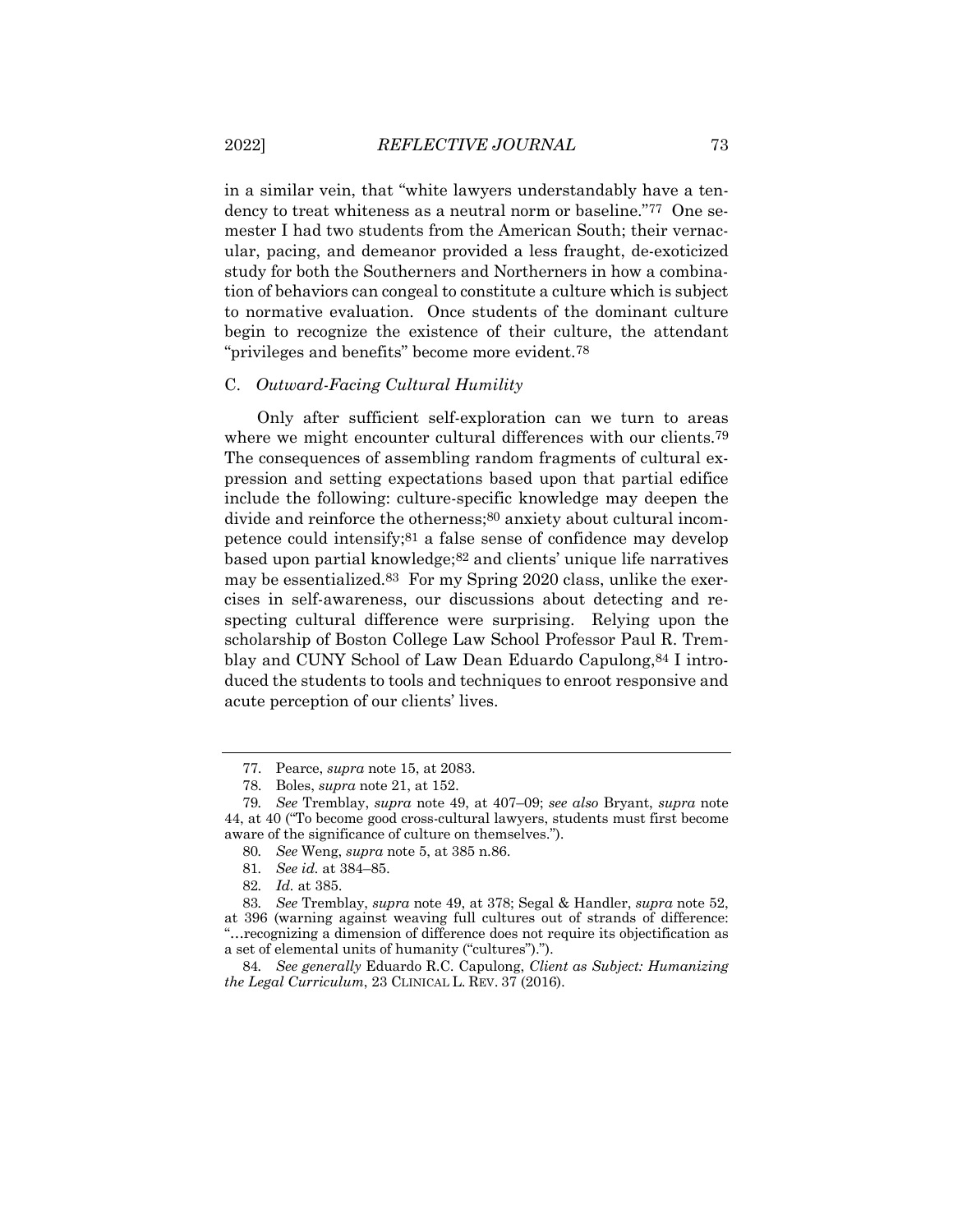# 74 *ROGER WILLIAMS UNIVERSITY LAW REVIEW* [Vol. 27:1

Lawyers are best equipped for representing clients if we adopt Tremblay's nimble posture of "informed not-knowing" while we acquire tentative knowledge about other cultures.85 By repurposing behavioral psychology's heuristics, or mental shortcuts, from their original meaning,86 Tremblay offers a form of outward-facing cultural humility that is neither omniscient nor absolutist. He operates from the assumption that there might be cultural differences between us and our clients, provides a description of common zones of divergence, and warns us to quickly adapt if these differences don't present.87

Ultimately, we have to understand our client's culture to translate the client's story into our professional language to secure the outcome for which we have been retained.88 Lawyers need this skill to "correctly attribute meaning to their clients' behavior."89 The end result of our failure to "see" clients in their full cultural, political, and economic context (aside from the personal harm) could be that clients don't trust us enough to go beyond gossamer or perfunctory disclosures, or they resist our entreaties to participate in the litigation.90 Or we might advance a flawed approach that doesn't reflect how the client chooses to define the legal problem or themselves.91 How we understand our clients impacts every step of the relationship and litigation: whether we choose to enter the relationship, how we gather information, shape claims, assess credibility, generate solutions, devise strategies, and honor and achieve their objectives.92 More broadly, this invaluable knowledge can infuse our legal practice and inform how we adapt and reform the legal system.93

<sup>85.</sup> Tremblay, *supra* note 49, at 382.

<sup>86</sup>*. See id.* at 385.

<sup>87</sup>*. See id.* at 387 (the zones of cultural difference are: proxemics; kinesics; time and priority considerations; narrative preferences; relational perspectives; and scientific orientation). *See generally id.* at 389–406.

<sup>88</sup>*. See id.* at 379.

<sup>89.</sup> Bryant calls these "isomorphic attributions" or meanings that align with the client's intended words or behavior*.* Bryant, *supra* note 44, at 42–43.

<sup>90</sup>*. See id.* at 41–42; Tremblay, *supra* note 49, at 378, 413; Capulong, *supra* note 84, at 37, 43.

<sup>91</sup>*. See* Bryant, *supra* note 44, at 42.

<sup>92</sup>*. See id.* at 41–44.

<sup>93</sup>*. See id.* at 36.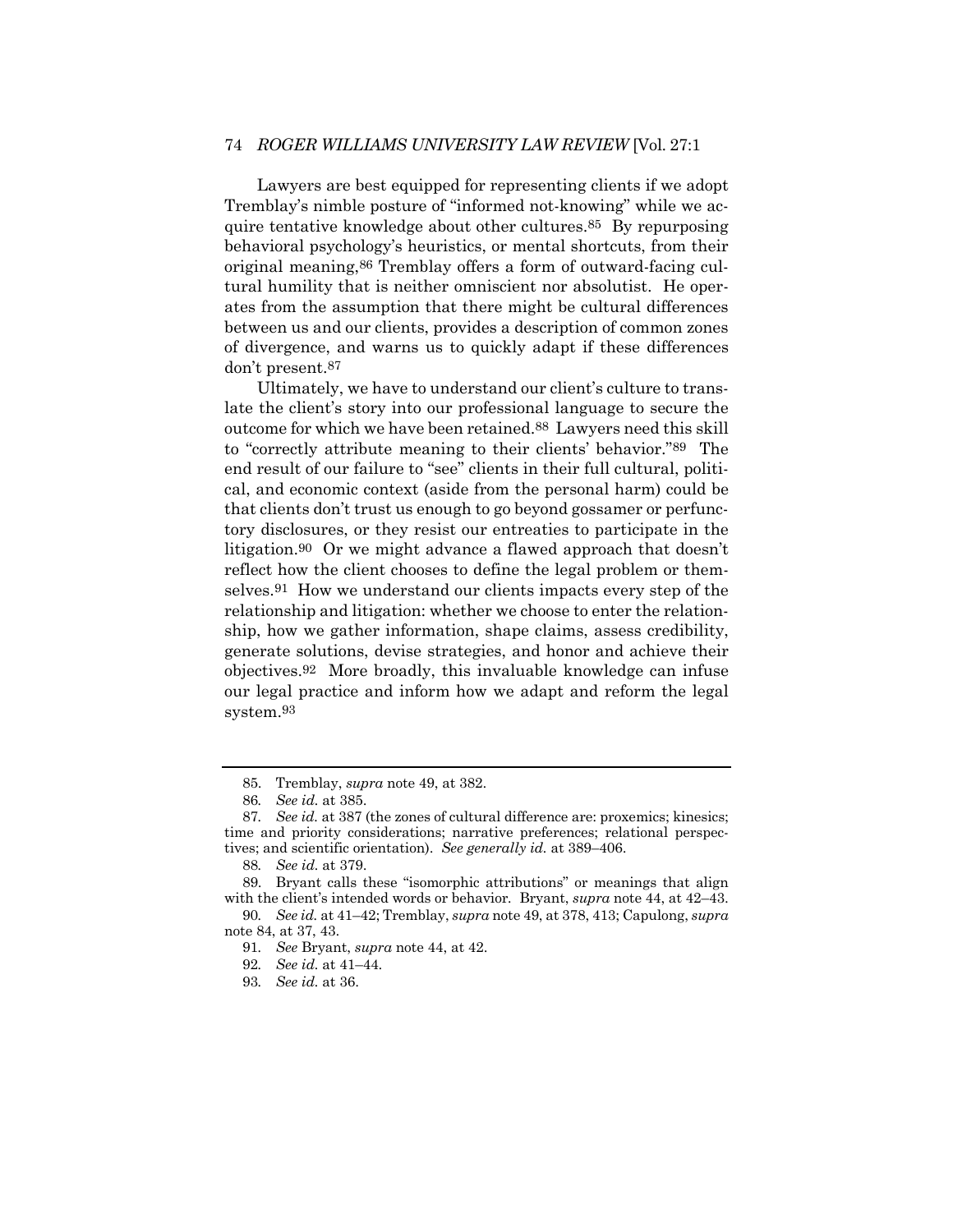To supplement Tremblay's provisional generalizations, my students are encouraged to adopt the framework from Capulong's body of theory called client studies.94 He encourages lawyers to enhance holistically our knowledge of client identity through six dimensions: (1) biological, psychological and neurological; (2) legal; (3) historical, including as a subordinated class member; (4) social including political, religious, cultural, and subcultural networks; (5) self-conception; and (6) political agency.95 This expansive process affords the potential for receiving our clients in the fullness of their competing priorities and complex selves, so unlike the conveniently truncated clients of doctrinal law case summaries. I encourage students to learn about their clients using Capulong's thoughtful six dimensions, in combination, so they may defy resort to the simplistic, indistinguishable universalized client.96 Further, unlike some teachings on cultural humility, he makes essential an understanding of structural racism, racial injustice, and imperialism as it relates to the client.97

Though most of my non-white Spring 2020 students had already begun an internal conversation about their own culture long before law school, that did not mean that they instantly understood how to perceive and reckon with cultural differences. CUNY School of Law Professor Susan Bryant, who has devoted decades to the study of culturally-attuned communication, explains that, "[a]lthough students of color and white students who have lived a bi-cultural life certainly have a much deeper understanding of the

<sup>94.</sup> Capulong, *supra* note 84, at 38 (explaining that the goal of client studies is a "systematic, interdisciplinary" effort to learn about the histories and motivations of our clients in order to reinstate their subjectivity, the importance of which is often lost in the appellate decisions in which we are introduced to the academic version of them).

<sup>95</sup>*. Id.* at 47.

<sup>96</sup>*. See id.* at 39.

<sup>97.</sup> This essay does not propose how to best create an anti-racist syllabus or learning community, but urgently underscores the need for routine and regularized lessons integrated across the entire law school curriculum. *See* Eduardo R. C. Capulong et al., *Antiracism, Reflection, and Professional Identity*, 18 HASTINGS RACE & POVERTY L.J. 3, 7 (2021) (proposing an antiracist reflective practical model as an integral part of professional identity formation). There were also helpful discussions and ideas at the New England Clinical Conference "Racial Injustice in the Law and Institutions: Building Toward an Anti-Racist Future in Experiential Programs." *See generally* Agenda, New England Clinical Conf. (Mar. 26, 2021).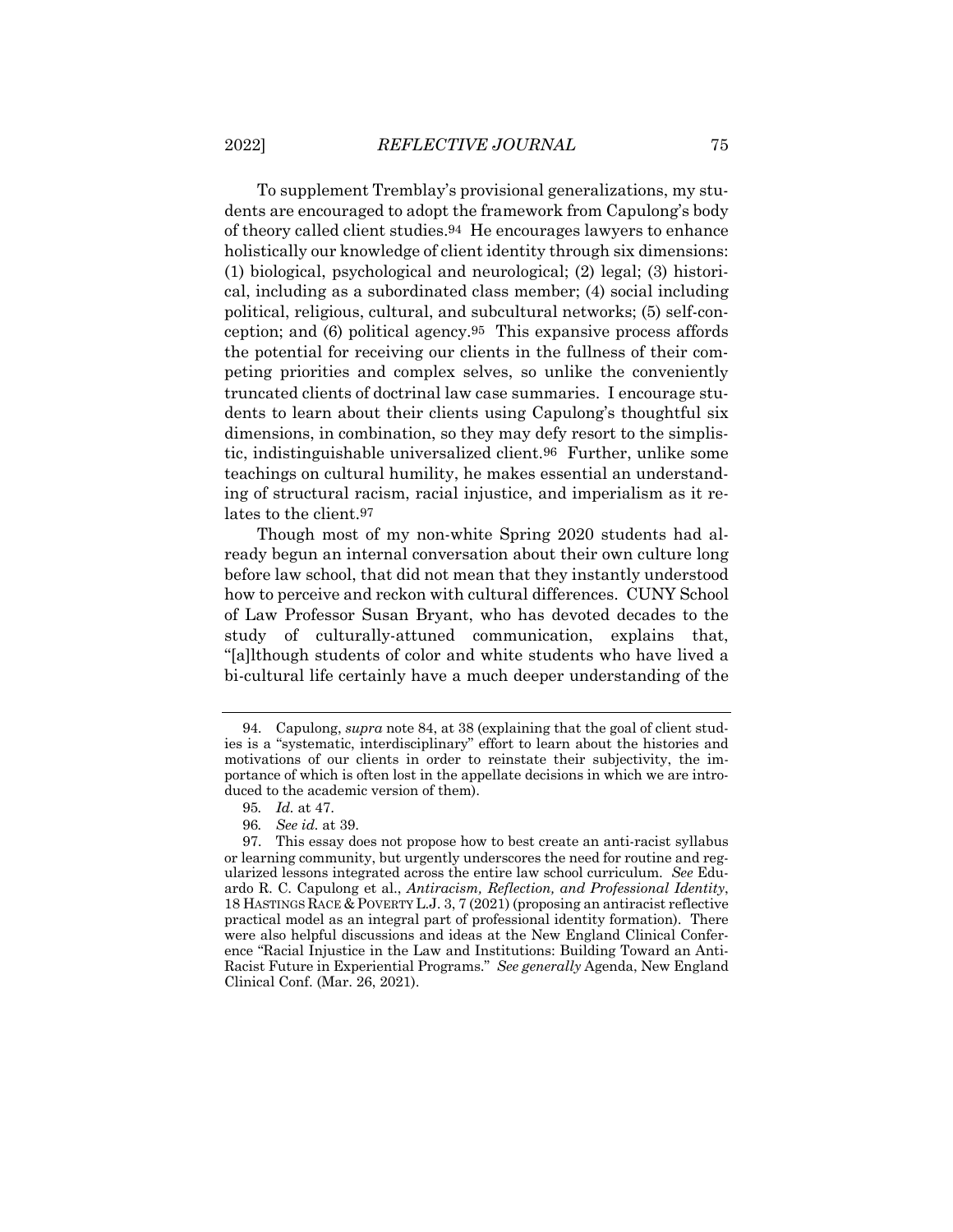role that culture plays in their lives, even these students often need to learn how to translate the insights gained from living a bi-cultural existence into lawyering skills for a multi-cultural world."98 Our class, through their unpredictable opinions, interpretations, and responses, exploded identity categories and was a microcosm of the knowledge that "[c]ulture is performed . . . fluid/emergent . . . [and] improvisational."99 The variability within this group was an admonitory lesson about the hazards of lazily succumbing to acquired cultural knowledge, the "cookbook approach" to cultural difference, that communicates fixed rules and expectations for any and every member of a culture.100 The students' entirely distinctive cultural identities made real Tremblay's reminder that culture is not static and Bryant's warning that "[c]ulture is enough of an abstraction that people can be part of the same culture, yet make different decisions in the particular."101 Indeed, each student, even those of the same race and nationality,102 did not share the same social location<sup>103</sup> in their multiple, simultaneous identities.<sup>104</sup> The presence of so many differences within the class ruptured any notion of uniformity among people of color or people of the same national origin.105 Rather, the interaction generated by this class composition offered living proof of Touro Law Center Professor Marjorie Silver's assertion that "all lawyering is cross-cultural" because "culture exists at various levels of experience."106 In fact, the

106. Silver, *supra* note 45, at 230–31 ("The culture of an Orthodox Jew differs from the culture of a Reform Jew. The culture of a Muslim male differs

<sup>98.</sup> Bryant, *supra* note 44, at 57.

<sup>99.</sup> Tremblay, *supra note* 49, at 379 & n.16.

<sup>100.</sup> Weng, *supra* note 5, at 385 n.86.

<sup>101.</sup> Bryant, *supra* note 44, at 41.

<sup>102.</sup> Of the nine students of color, five were Black, three Latino, and one South Asian.

<sup>103.</sup> Kelli Zaytoun, *Theorizing at the Borders: Considering Social Location in Rethinking Self and Psychological Development*, 18 NAT'L WOMEN'S STUDS. ASS'N J. 52, 57 (2006).

<sup>104.</sup> Although half of the students were bilingual (in English and Spanish, French, Haitian Creole, Portuguese, Jamaican Patois, or Punjabi), language proficiency and dialect varied considerably among speakers of the same language.

<sup>105.</sup> Segal & Handler, *supra* note 52, at 396 ("There are differences within every identity-grouping, no matter how much effort is made to destroy them; and there are potentially salient connections and commonalities across every social boundary, no matter how much effort is made to obscure them.").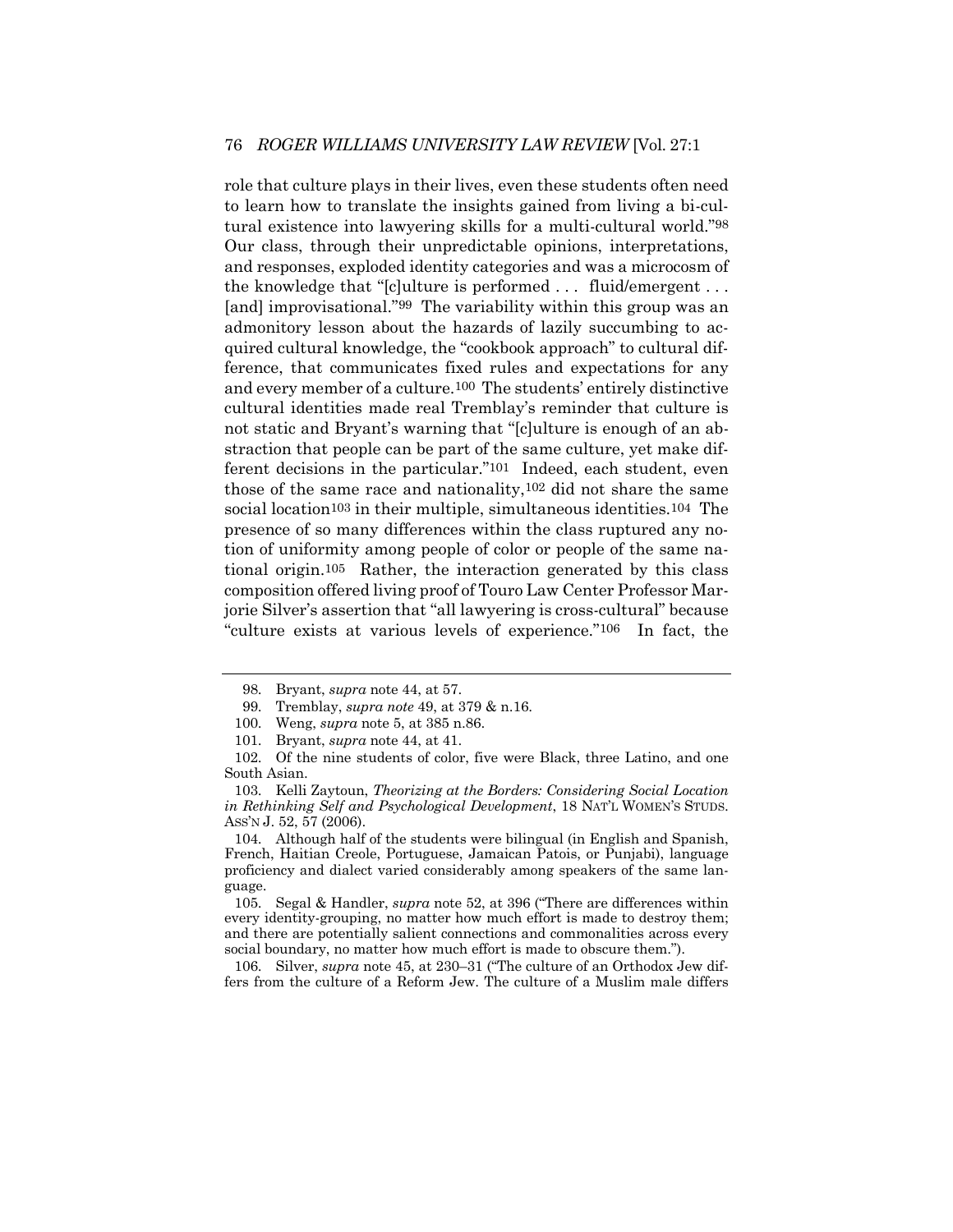perceived similarities belied the fact that "all interpersonal relationships occur across difference."107

The class composition made tokenization impossible and stymied the "seductive" lure built into assumptions about sameness that can also occur with clients.108 Our sameness became a surface feature, which sloughed off to reveal considerable difference109 in characteristics like generation, gender, class, and religion. Bliss's roles emerged with definition throughout the semester, including that four of the students were over age thirty, three were students with international law degrees, several were in the U.S. on temporary visas, and four students had children. Several students emphasized the importance of their working-class identity to their worldview, and another was shaped by her involvement with her church.110 Social location and interiority took center stage, while race and national origin moved backstage. Even among this group, being in conversation with students of the same race and country who were nevertheless different from one another, was a valuable reminder not to yield to generalization without caution. After the class ended, one Black student commented:

I was surprised . . . when I walked into the most visibly diverse class I have ever taken in law school . . . . Initially, I observed the class diversity solely focusing on the ethnic composition of the class. This class reminded me that diversity is not just physical differences but also

from that of a Muslim female. The culture of a Catholic gay man is not the same as that of a Catholic heterosexual male. That of a sixty-year-old gay man is not the same as that of a twenty-year-old gay man. And so on.").

<sup>107.</sup> Alexis Anderson et al., *Challenges of "Sameness": Pitfalls and Benefits to Assumed Connections in Lawyering*, 18 CLINICAL L. REV. 339, 343 (2012).

<sup>108</sup>*. See id.* at 343–44.

<sup>109</sup>*. Id.* at 372–73 ("Understanding multiple identities, intra-group differences, and the fact that each of us within any one of our group affiliations is uniquely situated, is critical to understanding the complexities of connection and divide.").

<sup>110.</sup> These differences arose in conversations about both legal skills and life. For example, many students of color were scared from witnessing other people of color fall victim to COVID-19, but the student of color who defined herself by her faith felt unafraid in her knowledge that there was a divine plan.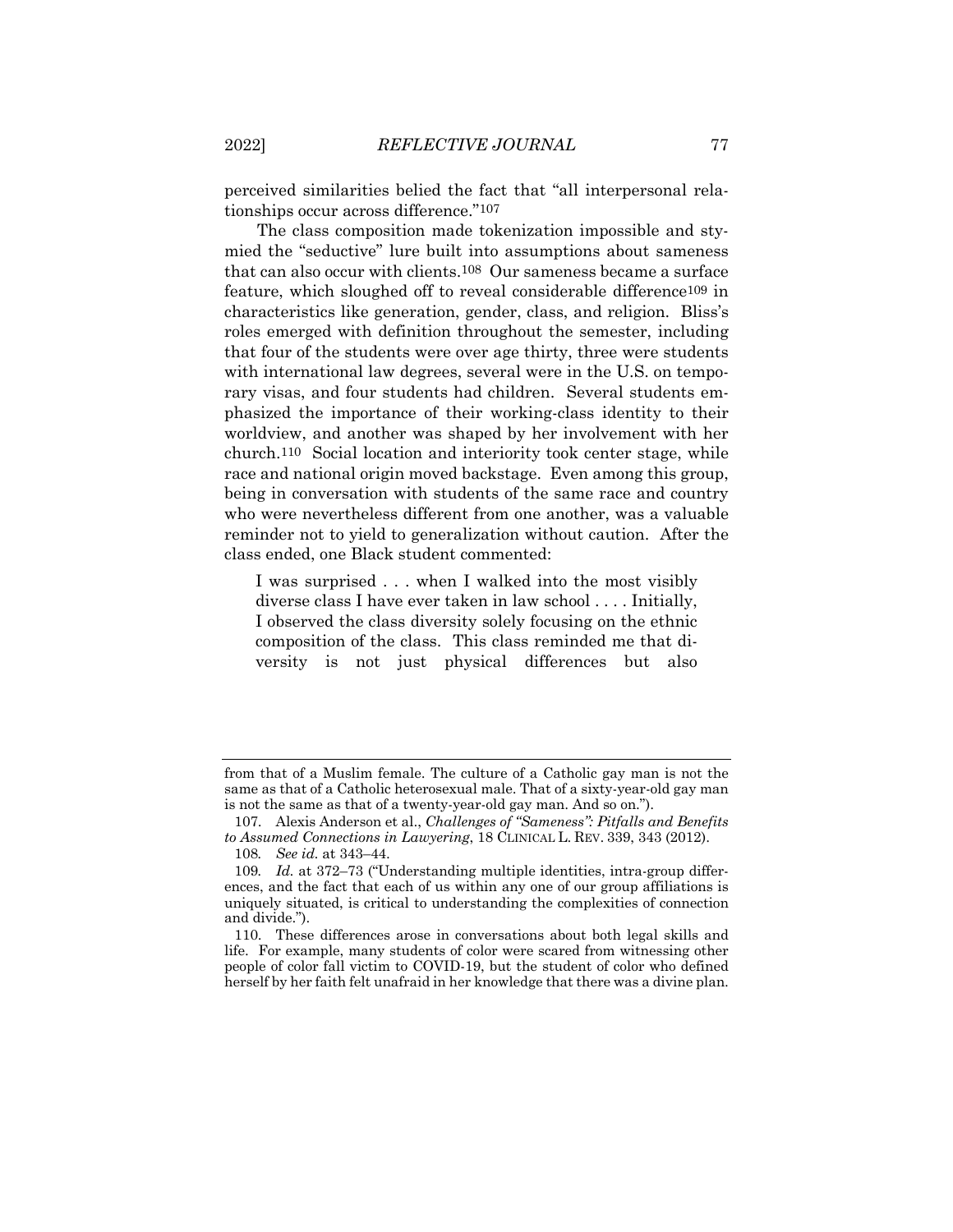encompasses various ideologies, perspectives, and backgrounds.111

Interestingly, the one white male in the class remarked afterwards that, "I don't remember race or ethnicity coming up in class that often at all."112

#### III. CHALLENGES

Integral to the teaching of cultural competency should be a basic ability to facilitate difficult conversations; indeed, arguably the platform of educator should entail fluency and "professor readiness for navigating [racialized] issues on a moment's notice."113 When unleashing a powerful and sometimes painful subject, a professor must be equipped with strategies that don't deepen wounds or intensify polarization. Without such proficiency, I have sometimes avoided this dialogue and for fear of drawing unwanted attention (and possible professional repercussions) to the few students of color in the class114 or to myself.115 Highlighting the risks of these conversations, University of Toronto Professor Aisha Ahmad wrote an open letter to women faculty of color in *The Chronicle of Higher Education.*116 In the role of a protective "Auntie," she

116. Aisha S. Ahmad, *A Survival Guide for Black, Indigenous, and Other Women of Color in Academe*, CHRON. OF HIGHER EDUC. (July 6, 2020), https://www.chronicle.com/article/a-survival-guide-for-black-indigenous-andother-women-of-color-in-academe [https://perma.cc/8XJ9-BG49].

<sup>111.</sup> Email from student to author (May 1, 2020) (on file with author).

<sup>112.</sup> Email from student to author (May 2, 2020) (on file with author).

<sup>113.</sup> Lain, *supra* note 23, at 784.

<sup>114.</sup> There may be social, psychological, and material repercussions for students if their peers and/or the institution react in an unsupportive way. *See*  El-Sabawi & Fields, *supra* note 22, at 19–20 (describing the impact of 2020 upon Black students who carried the added weight of dealing with racialized violence, the response to Black Lives Matter protests, and the corresponding labor to provide individual and institutional support).

<sup>115</sup>*. See* Gonzalez, *supra* note 5, at 51; ("Women of color may feel compelled to conceal or mute aspects of their identities to make their students and colleagues feel comfortable . . . . They may sidestep controversial topics in the classroom and in faculty gatherings . . . ."); Bryant, *supra* note 44, at 61 n.100; (describing her Latina colleague's unsettling experience raising these issues); Boles, *supra* note 21, at 145–46 (charging that law professors are guilty of either "discussing race incompetently or insensitively, or omitting and avoiding discussions of race altogether.").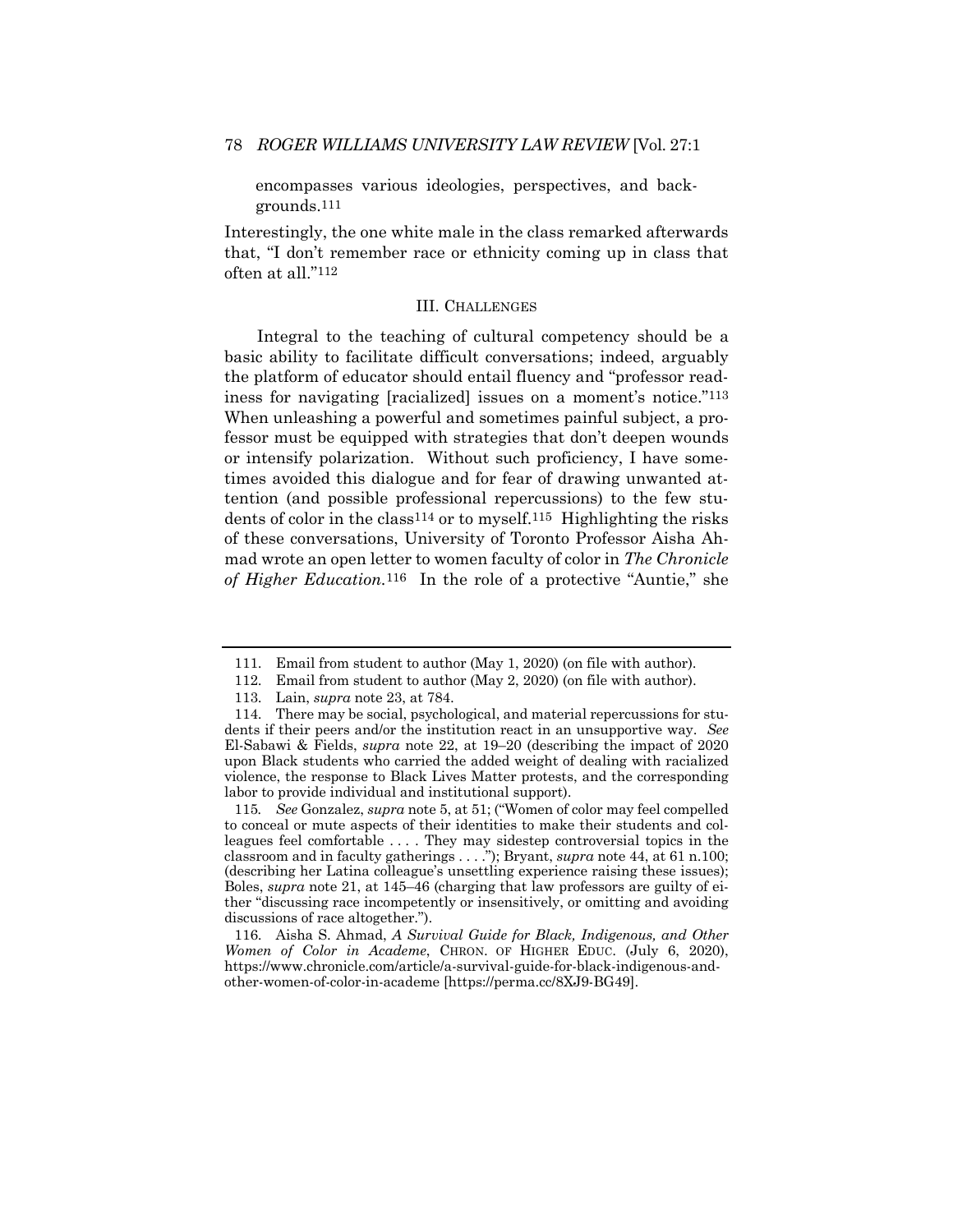forewarned us about contending with racism in institutions of higher learning:

You will be the only BIPOC woman in the room. Someone will behave in a hostile or inappropriate way, spitting his racism right in your face. And yet, despite some awkward or confused expressions, you will realize that no one in the room is going to help. At this critical moment, you can either stay silent or speak up. Both choices have consequences. If you are silent, you will carry the hurt in your soul. If you call it out, you will face a tsunami of hysterical defensiveness. No one can tell you which choice is best for you, and each situation will be different.117

By evading these topics in class, perhaps subconsciously, I am indulging an implicit expectation of assuring white comfort, the notion that some should be immunized from the emotional and psychological unsettling that often accompanies discussions of our country's tragic imperialism, settler colonialism, and racial failures.118

Professors of color may not be better equipped than our white colleagues to handle the tough conversations that emerge out of dialogue about difference. It is our very insights and experiences as people of color that complicates the ability to separate the yolk of the personal from the white of the problem.119 Standpoint epistemology, though it decenters the majority, also over-assumes

<sup>117</sup>*. Id.*

<sup>118.</sup> White comfort is a term meant to describe American whites seeking reassurance and non-threatening engagement, or no recognition at all, about racial issues. Kelly Maxwell & Mark Chesler, *White Student Comfort and Conflict in Experiential Racial Dialogues*, 42 J. EXPERIENTIAL EDUC. 249, 250–51 (2019); *see* Sam McKenzie, Jr., *The 9 Things I Stopped Doing for White Comfort*, MEDIUM (Dec. 10, 2017), https://medium.com/@SamMcKenzieJr/the-ninethings-i-stopped-doing-for-white-comfort-28063f7d7141 [https://perma.cc/

X49Y-WL39]. Some faculty argue that real learning is inherently uncomfortable, so there should never be an expectation of comfort. Indeed, people of color have long been uncomfortable in these conversations. Notes, New England Clinical Conf., *Racial Injustice in the Law and Institutions: Building Toward an Anti-Racist Future in Experiential Programs* (Mar. 26, 2021) (on file with author).

<sup>119.</sup> DEO, *supra* note 8, at 65 (reporting that one woman of color commented that "the toughest part of the job is to pretend to be neutral about stuff you don't feel very neutral about").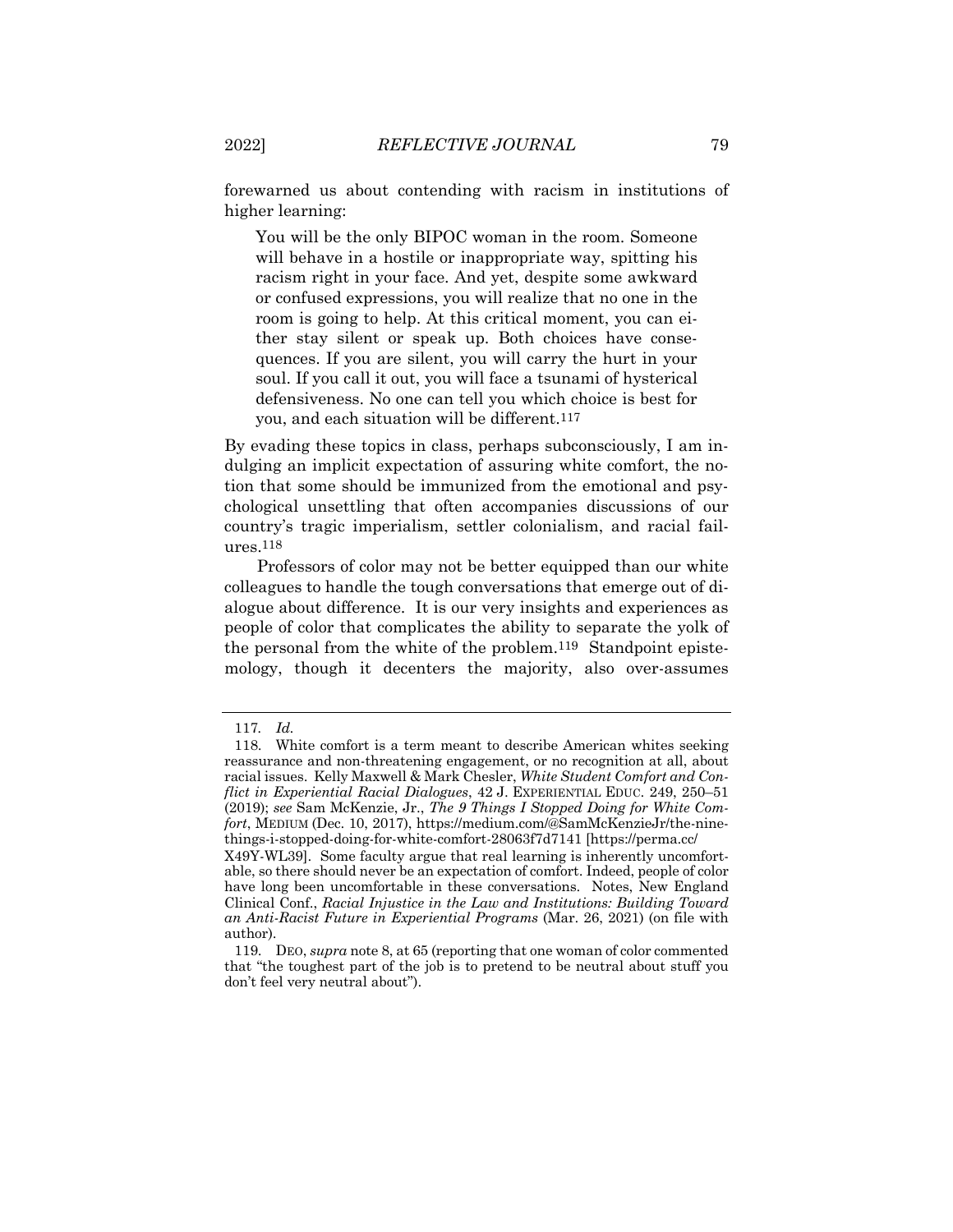aptitudes that marginalized groups may bring to the undertaking and dodges the joint partnership that any anti-racism project requires.120 We too need training in how to suspend our hurt and instead fertilize conversations that promote mutual understanding and kindness.

During one of the early days of the Spring 2020 class, students shared broadly about themselves, including about their career aspirations. One Latino student described his personal ambition to remedy widespread discrimination against Latinos, propelled in part by the anti-immigrant rhetoric and policies of the Trump administration. He said he hoped to bring Latinos more into the mainstream of social and political culture, like previous waves of Italian and Irish immigrants. One of the three white students in the class immediately chimed in and emotionally recounted the story of her grandfather's challenging journey from Italy and how he had worked hard to bring over each member of his family one by one. She explained how Italians, too, are subjected to stereotypes and slurs, describing Italians as "the Blacks of Europe." In response, the Latino student felt compelled to clarify his career goals and assuage the other student's feelings. Meanwhile, I had a fight or flight reaction to the exchange and then clumsily attempted to validate them both. I did not unpack "the Blacks of Europe" comment and made no eye contact with the rest of the class.

After the course ended, and months later, I spoke with a student of color from the class who experienced that comment as hurtful. Though the white student was likely trying to identify parallels in her grandfather's mistreatment and express solidarity with other immigrants and Black people in America, her remarks landed as a reductive false equivalence. I should have carved out space in class when it happened to untangle this exchange.

In the moment I was paralyzed by the pressure, as an educator, to whip up this situation into a tidy teachable moment. My inaction may have been compounded by the intuitive and empirical

<sup>120.</sup> Olúfémi O. Táíwò, *Being-in-the-Room Privilege: Elite Capture and Epistemic Deference*, THE PHILOSOPHER https://www.thephilosopher1923.org/essay-taiwo [https://perma.cc/ZZ7M-PBM6] (last visited Oct. 13, 2021) (arguing that sometimes people of color are imperfect representatives of our communities because the fact that we are present in elite spaces indicates that we may share little in common with others who have been economically or socially marginalized).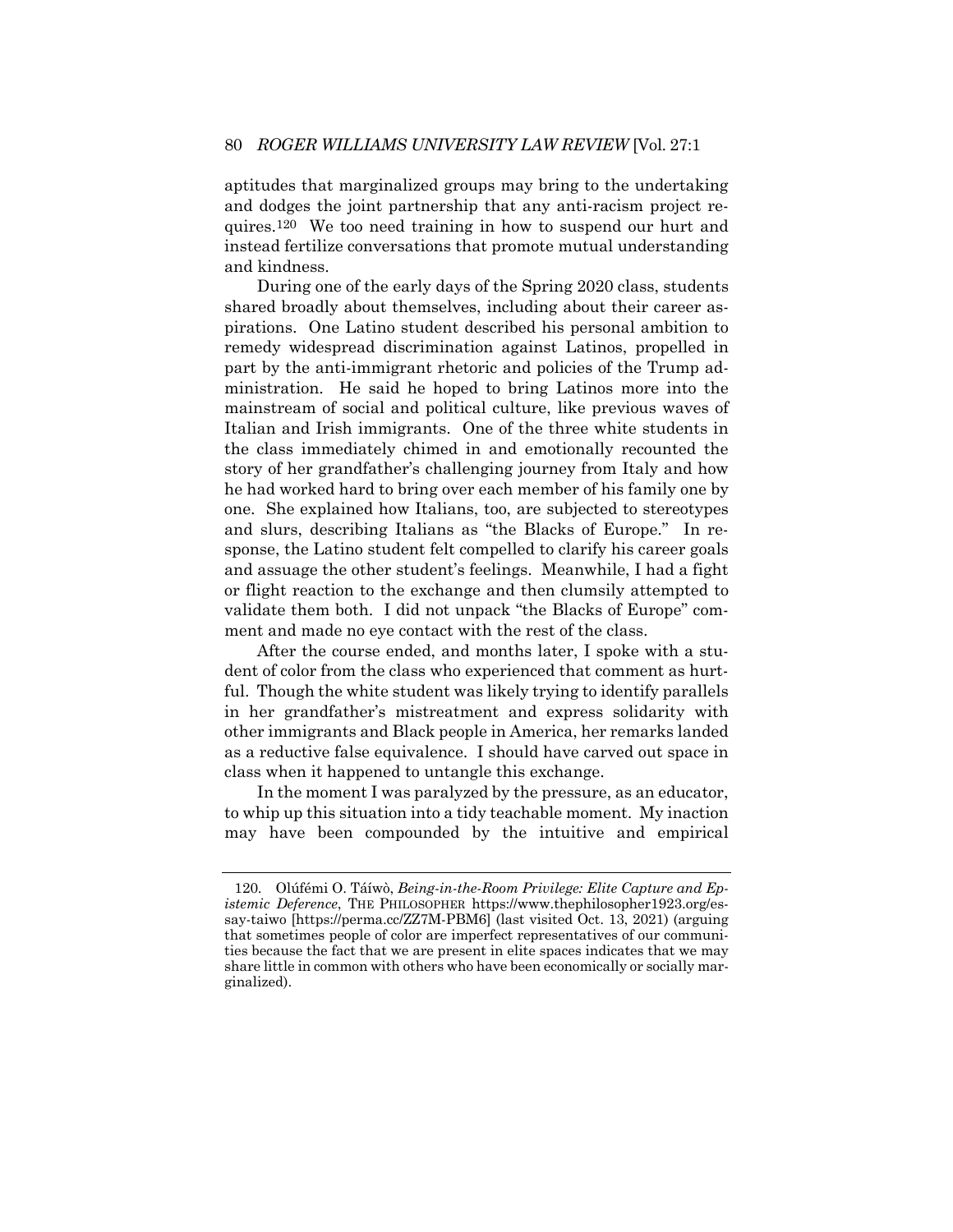knowledge that mishandling racial aggressions and microaggressions in the classroom can have fatal consequences for learning, in addition to their psychological impacts.121 Maybe it was my racial anxiety122 in the stew of already elevated emotions. Maybe it was trepidation about leaking my disapproval of the white student's comments and/or not articulating adequately the flaws in her comparison. Lastly, another complicating factor could have been the fear that such a conversation would upend the tenuous "control" I had over the class.123

Though this is not the first time I have encountered such a situation, I have since learned that there are helpful tools for hosting productive conversations that foster growth and healing. Educators must first engage in the necessary internal work and external training to avoid larding onto the situation our own biases or insufficient proficiencies.124 One pedagogical approach for fruitful conversations, crafted by University of Alabama Law Professor Anastasia Boles, is to display "attunement" to the experiences of people in the room, "authenticity" about one's own bias and privilege, and to distribute power evenly among the many voices in the class.125 Gentle, open-ended prompts have also been adapted to arm facilitators in such discussions.126 In general, creating a supportive space,127 making genuine efforts towards dialogue, and listening

125. Lain, *supra* note 23, at 792.

<sup>121</sup>*. See* Bryant, *supra* note 44, at 59. *See generally* Tasha Souza et al., *Transforming Conflict in the Classroom: Best Practices for Facilitating Difficult Dialogues and Creating an Inclusive Communication Climate, in* TRANSFORMING CONFLICT THROUGH COMMUNICATION: PERSONAL TO WORKING RELATIONSHIPS 373–95 (Peter M. Kellett & Thomas G. Matyok eds., 2016).

<sup>122.</sup> Boles, *supra* note 21, at 163–64 (compiling social science studies that reveal a decline in instruction and conversation when combined with racial anxiety or implicit bias).

<sup>123.</sup> Lain, *supra* note 23, at 790.

<sup>124.</sup> Boles, *supra* note 21, at 147.

<sup>126.</sup> S. POVERTY L. CTR., SPEAK UP: RESPONDING TO EVERYDAY BIGOTRY (2015); *see also* LEWIS & CLARK COLL., RUMINATIONS ON STIMULATING ROBUST DISCUSSIONS OF RACE IN THE LAW SCHOOL CLASSROOM (2011); Hahna Yoon, *How to Respond to Microaggressions*, N.Y. TIMES (Mar. 3, 2020), https://www.nytimes.com/2020/03/03/smarter-living/how-to-respond-to-microaggressions.html [https://perma.cc/M282-FRXJ].

<sup>127.</sup> Bryant, *supra* note 44, at 60 & n.96; *see also* Okianer Christian Dark, *Incorporating Issues of Race, Gender, Class, Sexual Orientation, and Disability Into Law School Teaching*, 32 WILLAMETTE L. REV. 541, 542 (1996).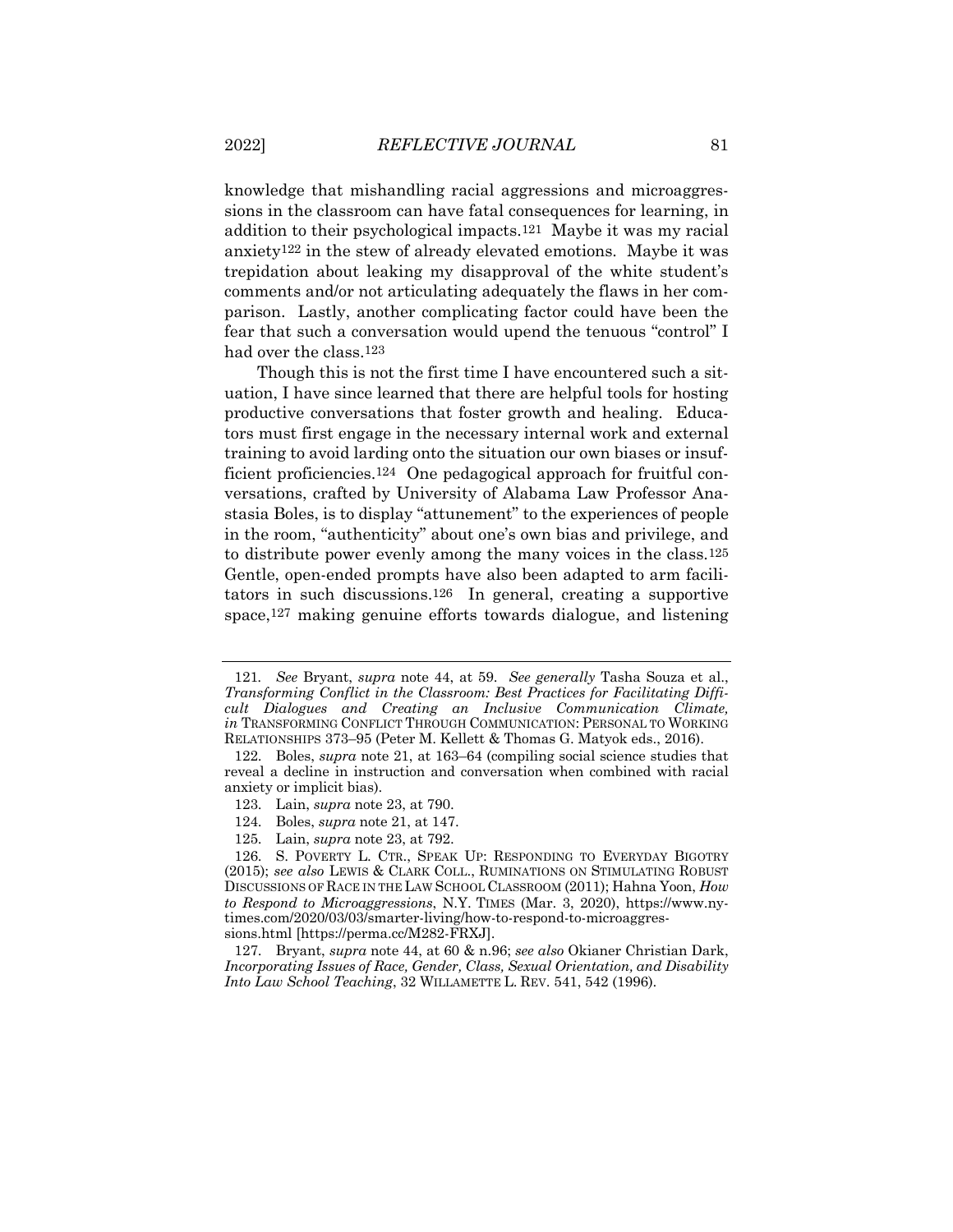generously may be sufficient end-goals that reorient our role as educators toward dialogue over instruction.128

# IV. CONSTRUCTING COMMUNITY

During the first week of March 2020, students were partnered in a culminating exercise to conduct the simulated negotiation of a settlement. By that time, we had begun to hear about the spread of COVID-19. On Sunday, March 8, Hofstra University cancelled all classes for that week, just before the students could perform their negotiations.129 Nine days after that announcement, Hofstra mandated that all classes be conducted remotely for the final third of the semester.130 We abruptly retreated to our separate homes and rooms, isolated and atomized, as we faced this novel global pandemic. I reached out to the class several times that week to say we would delay the negotiation exercise but would forge onwards with class on Zoom. I suspect that the shift to remote learning for the balance of the semester affected this cohort of students differently than predominantly white classes.

Creighton University Professor Noam Ebner has highlighted dynamics and inequalities inherent in remote learning,131 which many of my students faced. I observed differences in technological readiness, which includes a devoted and quality computer,132 highspeed internet access, unlimited data plans,133 and quiet places to

<sup>128</sup>*. See generally* Shaireen Rasheed, *From Hostility to Hospitality: Teaching About Race and Privilege in a Post*-*election Climate*, 37 STUD.PHIL. & EDUC. 231 (Mar. 22, 2018), https://eric.ed.gov/?id=EJ1174947 [https://perma.cc/F2S9- EFS2].

<sup>129.</sup> Email from Hofstra University (Mar. 8, 2020) (on file with author).

<sup>130.</sup> Email from Hofstra University School of Law (Mar. 17, 2020) (on file with author).

<sup>131.</sup> *Webinar: Pandemic Pedagogy: Improving Online-Transitioned Negotiation and Conflict Resolution Education*, COLUM. UNIV. SCH. OF PRO. STUDS. (Apr. 16, 2020), https://sps.columbia.edu/events/webinar-master-science-negotiation-and-conflict-resolution-1 [https://perma.cc/WP85-XQ9R]; *see also* Veronica Lippencott, *Why Online Instruction is a "Race," Culture and Social Justice Issue*, HOFSTRA UNIV. BLOG (Apr. 7, 2020), http://raceculturesocialjustice .blogspot.com/2020/04/why-online-instruction-is-race-culture.html [https://perma.cc/84E8-GUD2].

<sup>132.</sup> One student's audio had an unbearable feedback sound every time she unmuted herself to try to participate.

<sup>133.</sup> Lippencott, *supra* note 129 (noting that, according to census research, 8% of households who have internet rely exclusively on mobile broadband).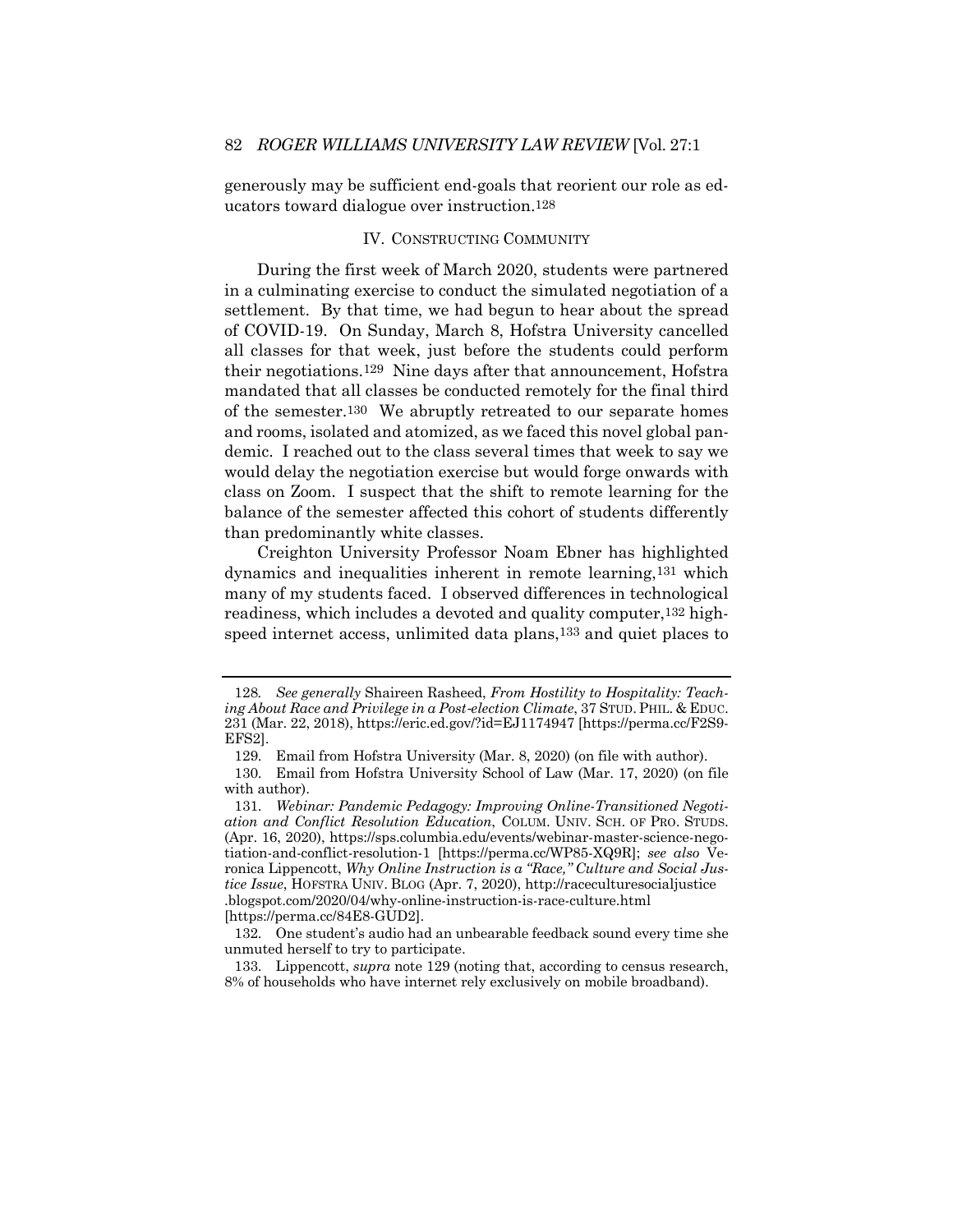study and attend class. The social, emotional, and material conditions brought about by sudden quarantine were also not experienced evenly. The pandemic caused some students to shoulder additional burdens such as sick relatives; competing duties to care for children and households and/or financial insecurity.134

Most of my students of color were initially living in student or rental housing, away from family, whereas the white students were commuting from their family homes. In the beginning, without family support nearby, students had to figure out how to get food; how to safely quarantine with roommates who might have in-person jobs or an incompatible risk calculus; and how to gather their possessions and move out quickly.135 Even after the first week, some hadn't left their rooms for days, had eaten down all their "quarantine snacks," or were trapped in their dorms waiting for a parent to move them out. Others were left wondering if they would be able to enjoy the rewards of their academic journey in the form of its final ceremonial ritual: graduation. One student of color, who had transferred between several law schools around the country, described in class how he desperately needed that moment to "walk" at graduation and had even practiced walking to receive his diploma.

It was not easy for students to find a secluded, appropriate space for virtual learning. One student in a shared apartment told me she had no privacy. On Zoom, I saw her sitting on the floor beneath the bathroom towel rack and she confessed, "[o]n Friday I had to have class in the bathroom for most of it. But of course I get interrupted."136 During class, I could see when other people were moving around behind the students, even when they enabled their virtual backgrounds. One student sitting in her shared kitchen fanned her eyes from cooking spices, pointing to her roommate underfoot and explaining to the class: "[t]his one is cooking all day."

Some were eventually able to move back in with family, but then faced other demands in new living conditions. One student, once he made it back home, frequently commented about how he

<sup>134.</sup> Boles, *supra* note 21 at 146 n.11; *see* emails between the author and students, Mar. 8, 2020 through Sept. 31, 2020 (on file with author).

<sup>135</sup>*. See* emails from students to author (Mar. 8, 2020–Sept. 31, 2020) (on file with author).

<sup>136.</sup> Email from student to author (Apr. 13, 2020) (on file with author).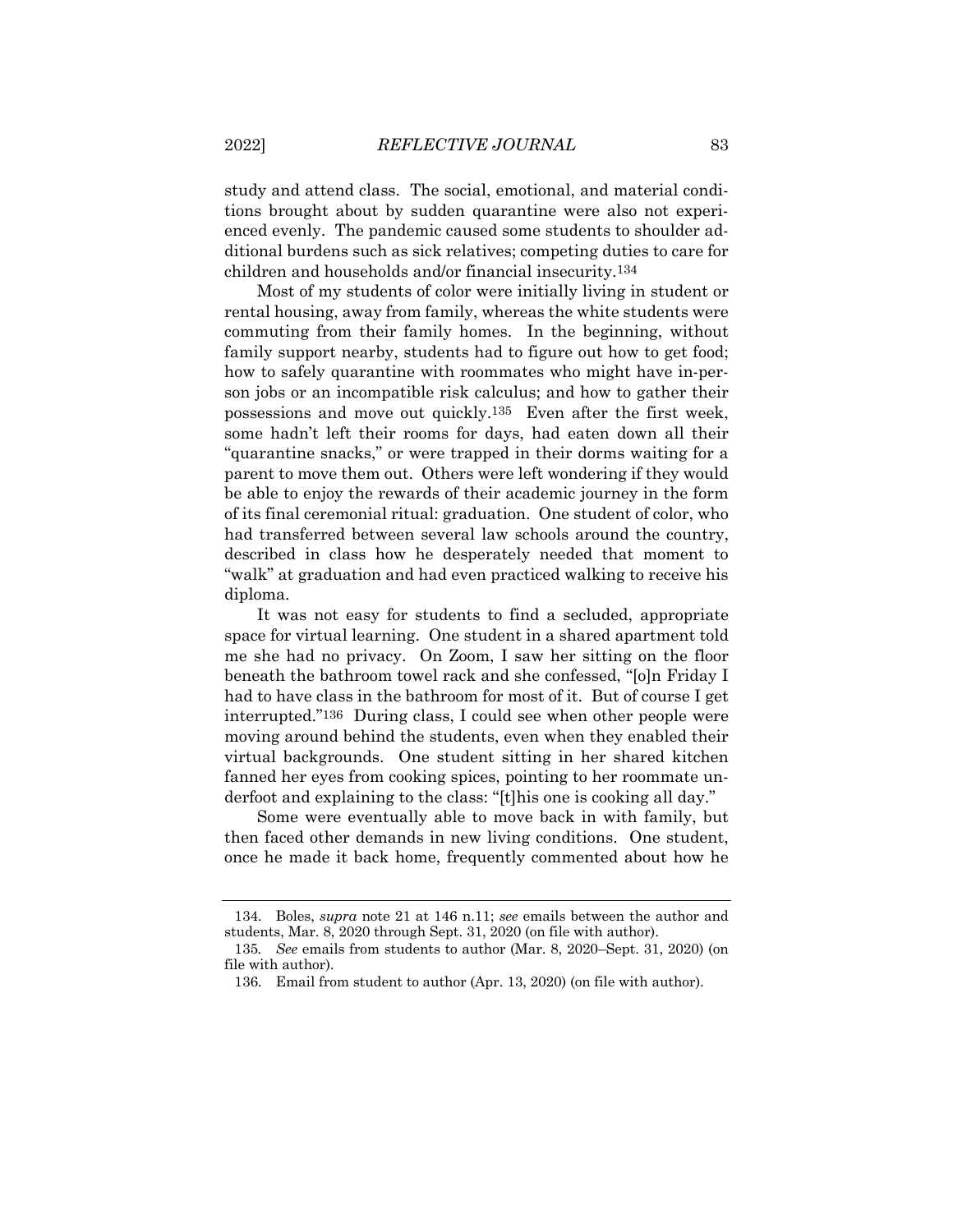was homeschooling his younger siblings, including attending their student-teacher conferences. He emailed me, saying, "what is stressing me out about the bar is that they rescheduled the dates for the fall but all of the libraries in America are closed. And it will be really difficult for me to study in my house because I have two younger siblings . . . and my whole family is here. But everyone else is going through it so just got a carry-on."137

I had lost my currency for communication and relationshipbuilding: in-person interaction. I was disabled without full body language, subtle non-verbal cues, and the ability to see the entire class in a single gaze and instantly read the room (a gallery view of small faces on the screen is just not the same). Soft utterances and efforts to be heard were lost in the static and ambient sounds of shared homes. A year later, Stanford University would publish a study on "Zoom fatigue"138 theorizing that although the technology is convenient, it is not so seamless in replicating real conversation.139

Some students were dealing with sickness and death in their family and social circle. One student wrote me, saying:

I am going to start off by apologizing for not doing my best on this memo and in my presentation tomorrow. My best friend's father passed away a few days ago and the funeral was held today. I was there for most of the day and not in the best place mentally to be able to focus right now because this was someone I knew since my childhood. And the current situation made things so much worse because we

<sup>137.</sup> Email from student to author (Apr. 11, 2020) (on file with author).

<sup>138.</sup> Jena Lee, *A Neuropsychological Exploration of Zoom Fatigue,* PSYCHIATRIC TIMES (Nov. 17, 2020), https://www.psychiatrictimes.com/view/psychological-exploration-zoom-fatigue [https://perma.cc/ G6N5-BEC7]. "Zoom fatigue" became a common way to express the feelings

that accompanied days spent on the platform for work, school, and socializing. 139. Jeremy N. Bailenson, *Nonverbal Overload: A Theoretical Argument for the Causes of Zoom Fatigue*, 2 TECH., MIND & BEHAV. 1, 1–4 (2021) (describing factors that lead to this condition, explaining that sustained eye-contact that is close-up is experienced as violating norms of interpersonal distance and thereby "smother[ing] everyone with eye gaze"). Zoom time is also exhausting because of the additional cognitive load from sending and receiving both more, and less, nonverbal communication, lack of physical mobility, and being forced to look at oneself. *Id.* at 1.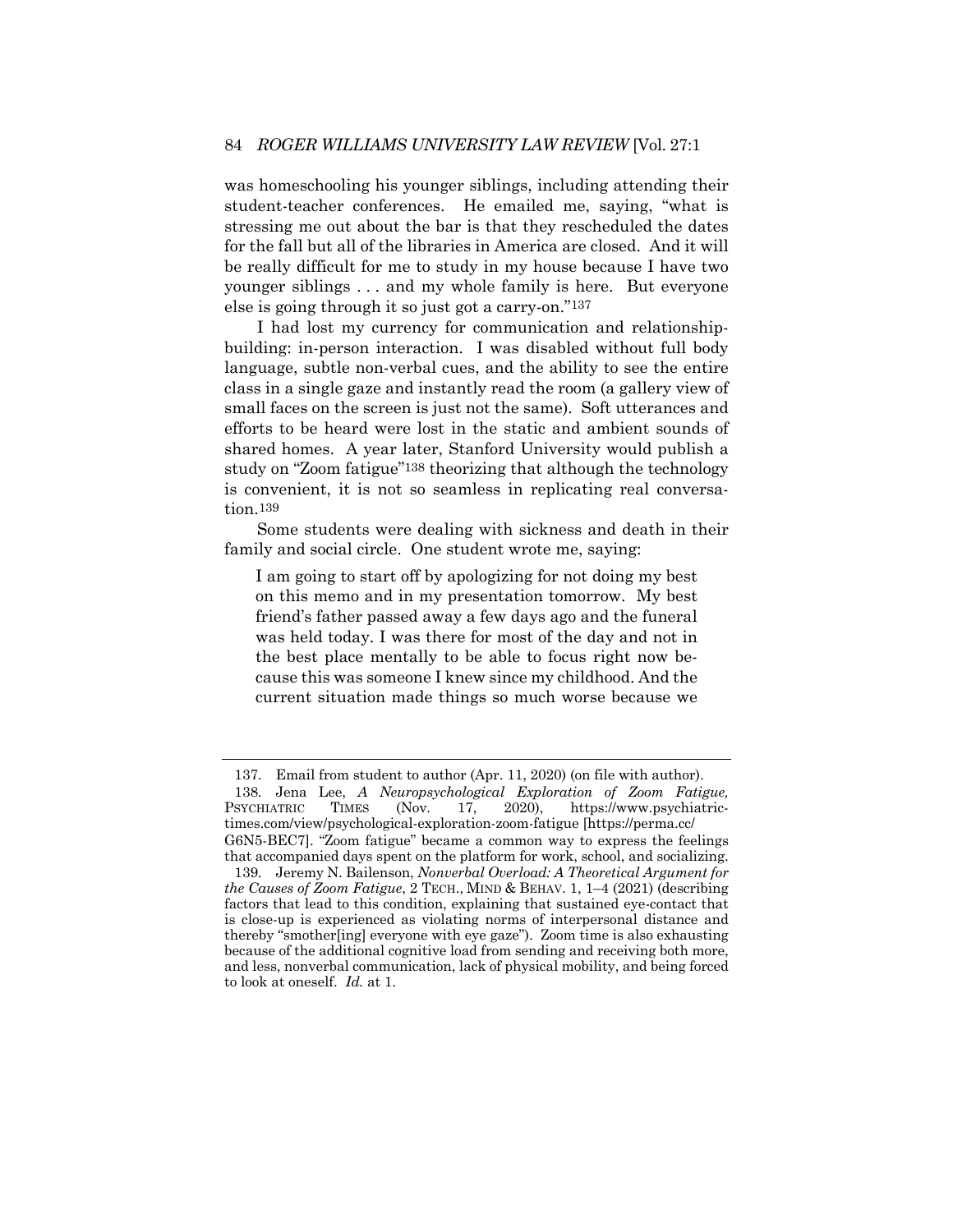couldn't provide the proper respect he deserved in his goodbye.140

Another student's aunt tested positive for COVID-19 and was hospitalized. She emailed: "One of my family members has been hospitalized due to the virus and with my mind so preoccupied, I forgot to turn in my assignment."141 During finals, in April, her aunt was put on a ventilator and soon after passed away. All of these students were compromised in their ability to function at their best.

Remote instruction involved a higher level of student caretaking. Professors of color who are women already assume a disproportionate share of student mentoring and counseling.142 Irina Popescu, a visiting assistant professor at Bowdoin College, wrote about the "invisible labor" that online teaching demands.143 She described being "terrified" and "obsessed" about equity and accessibility, and also about keeping her job.144 She wondered if professors are equipped to be a "portal for seeking therapy-like consultations."145 Popescu believes we need to "cultivate care"146 for our students; while that has always been the ethos of my teaching, I shared her sense of uncertainty, inadequacy, and exhaustion in those early COVID-19 weeks.

As we all lost life's casual encounters, we leaned more on each other.147 I compensated for the lack of serendipitous physical

<sup>140.</sup> Email from student to author (Apr. 16, 2020) (on file with author).

<sup>141.</sup> Email from student to author (Mar. 31, 2020) (on file with author).

<sup>142.</sup> El-Sabawi & Fields, *supra* note 22, at 22–23; Boles, *supra* note 21, at 146; Meera Deo, *The Ugly Truth About Legal Academia,* 80 BROOK.L. REV. 943, 992 (2015); *cf. also* Miguel F. Jimenez et al., *Underrepresented Faculty Play a Disproportionate Role in Advancing Diversity and Inclusion*, 3 NATURE, ECOLOGY, & EVOLUTION 1030, 1030 (2019).

<sup>143.</sup> Irina Popescu, *Reflections on the Invisible Labor of Online Teaching,* INSIDE HIGHER ED (June 24, 2020), https://www.insidehighered.com/advice/2020/06/24/students-are-seeking-therapy-help-professors-online-resultpandemic-opinion?fbclid=IwAR0GD43K9xRp9olfVzZAehA-zx4MeEnOVnquw O8j5M2kn5iOL\_-20AMZWyI [https://perma.cc/NWZ6-U2V7].

<sup>144</sup>*. Id.*

<sup>145</sup>*. Id.*

<sup>146</sup>*. Id.*

<sup>147.</sup> At the same time when my teaching went remote, so too did my learning. My apprenticeship group at the Queens Center for Mediation Service (CMS) was a perfect model for dedicating virtual class time to nurturing our fragile states.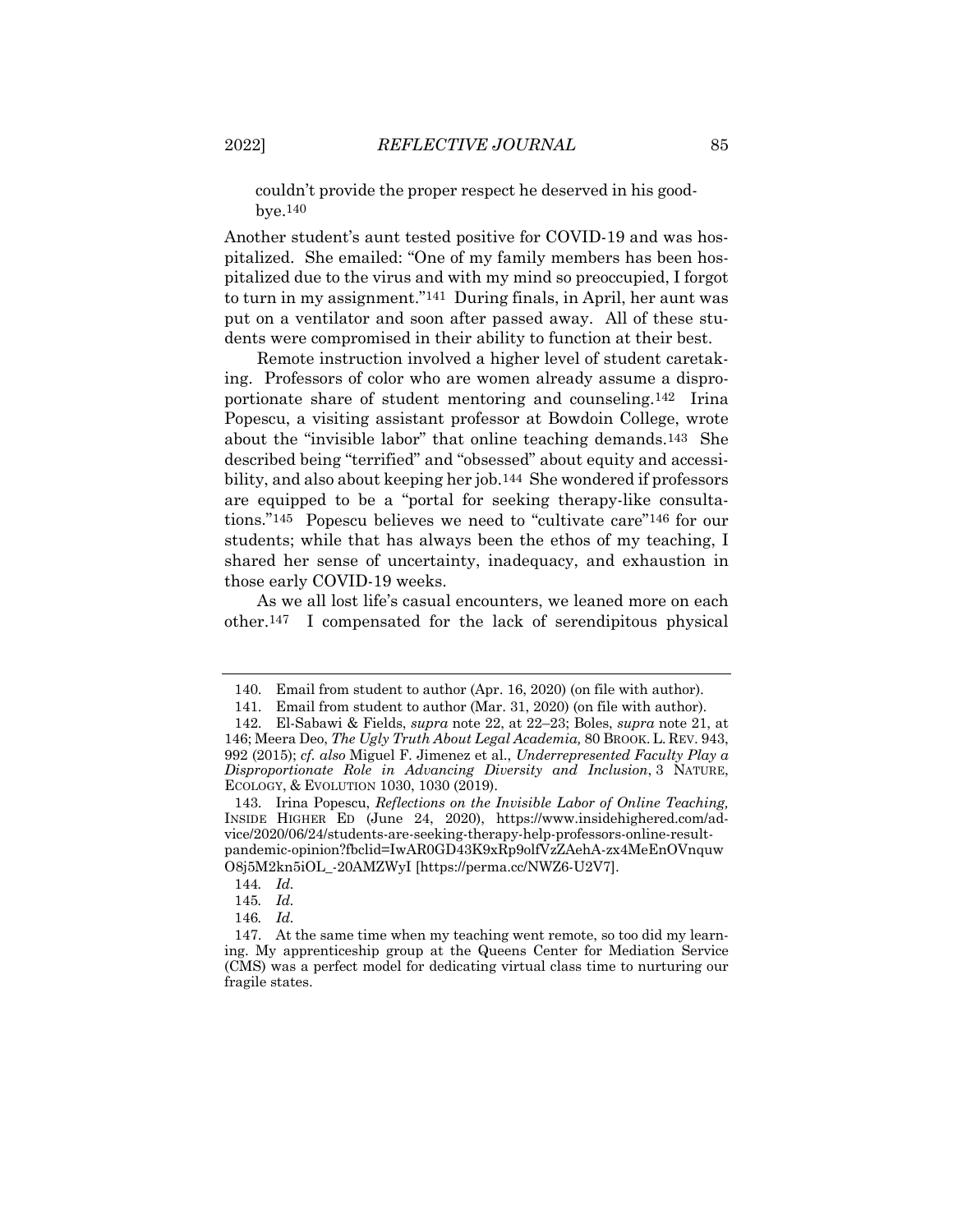proximity by compulsively emailing students individually to checkin, although it felt awkward and even intrusive at times. Sustaining our learning community had greater urgency yet additional obstacles. In place of unguarded chatter with students that linger after in-person class, I carved out time in virtual class to recognize how people were feeling, using icebreakers like: "[h]ow do you feel in one word?"148 and enabled the chat feature as an unregulated outlet.

Though I tried to nourish a stable classroom community, I found my reserves dwindling and my professional appearance faltering. As the weeks passed, I hadn't left my home except to go see my elderly parents through their back porch, sliding-glass door. I stopped dressing up for class, didn't wear shoes (they didn't know, but I did), and my hair's grey roots were quite visible. I'm not sure I would have let down my guard in another class.

In April 2020, we did not yet know that COVID-19 was disproportionately affecting people of color.149 On the last day of class, April 17, one student had been coughing since February and another was too sick to attend class. At the end of class, after we had said our goodbyes and were just about to log off for the last time, a student suddenly interrupted and disclosed that he had tested positive for COVID-19. He had gotten through a terrible fever but was still suffering from headaches. He said he didn't want a "pity party" but felt the need to warn the rest of the class about possible symptoms. Two other students nervously noted that they lost had their sense of smell and taste.

Days later, after we went our separate ways, a student emailed me to say that, "[t]he individuals in this class were very supportive of each other and it became a zero-judgment zone . . . which allowed us to present openly and not feel judged for having a different

<sup>148.</sup> Another series of prompts were: "One thing I have changed is . . . One way social distancing is working for me is . . . It is hard because . . . One thing I plan to do but haven't is . . . What I will say when I see risky behavior is . . . A conversation we have avoided is. . .What I hope can happen is . . . A sign of creative adaptation is . . . A question that is emerging for me . . . Someone I want to include in this is  $\dots$  All I want is  $\dots$ .

<sup>149</sup>*. See Risk for COVID-19 Infection, Hospitalization, and Death By Race/Ethnicity*, CTR. FOR DISEASE CONTROL, https://www.cdc.gov/coronavirus/2019-ncov/covid-data/investigations-discovery/hospitalization-death-byrace-ethnicity.html [https://perma.cc/X42E-TAWY] (last visited Sept. 9, 2021).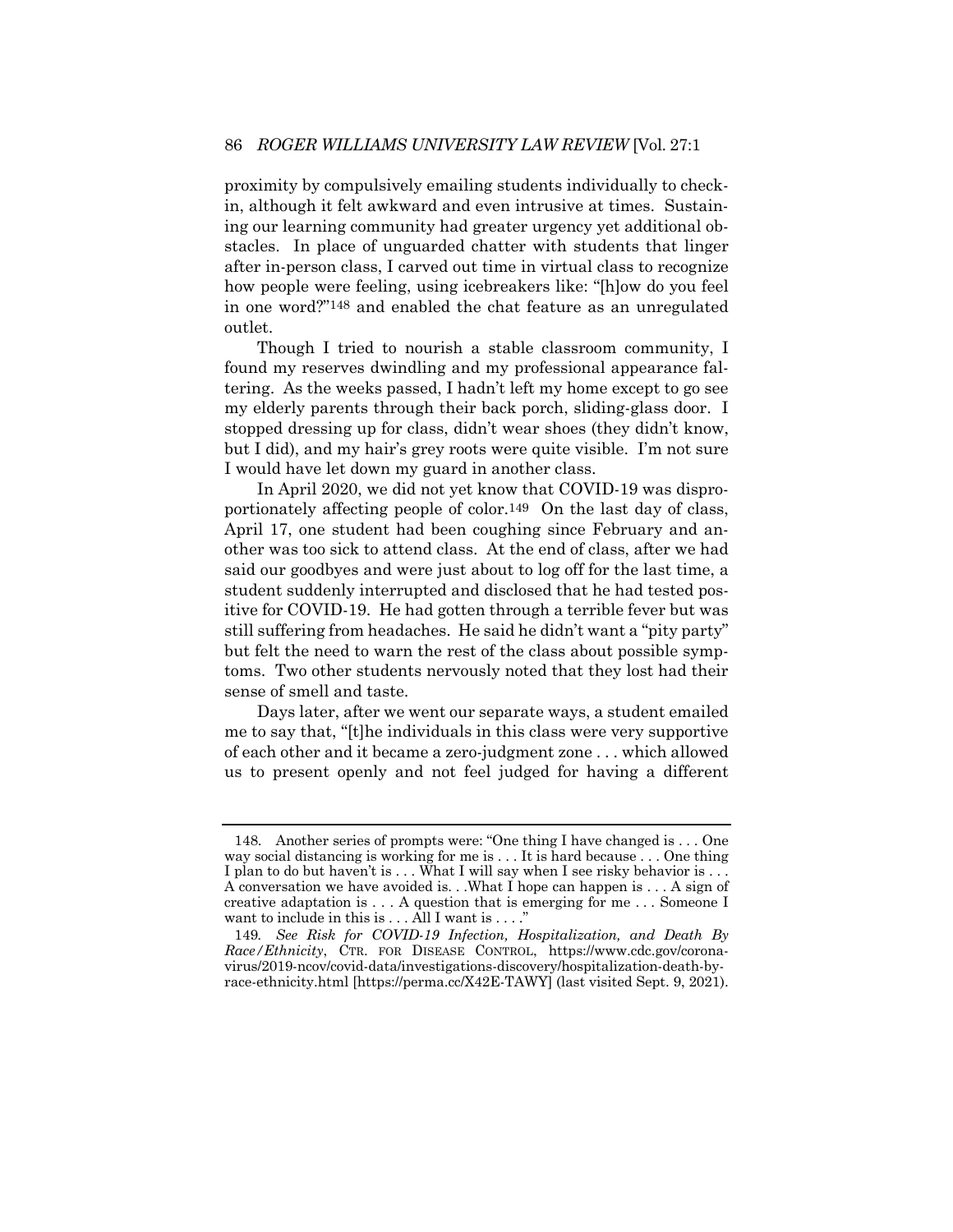delivery or perspective . . . . During this semester, we have created our own . . . family and I am much grateful to have been a part of [a] great group of people."150

### **CONCLUSION**

In retrospect, I can now see where the curriculum for my Spring 2020 class might have been more responsive and how my skills needed development. While I'm disappointed by the missed opportunities and outright failures, I take solace in the moments of possibility. This classroom community was defined by our shared lived experience as cultural outsiders, but paradoxically, shedding our outsider status was a prominent virtue. At its best, this aspirational community rejuvenated the agency, within a law school classroom, to toggle between nestling in the familiarity and pride of group identity, critiquing its reductionism and celebrating individual subjectivities. As one student wrote me, "[i]n class, I felt seen, valued, and appreciated as a participating student."151 The bonds nurtured early in the semester proved vital to navigating the unexpected challenges we later encountered.

A few weeks after our class ended, Professor Dan Chiasson recounted in an essay how he commissioned an adorable song for his pandemic-aborted English seminar at Wellesley College.152 Seminar teachers love and live for that moment in the flow of the semester where the chemistry is just perfect: students know not just one another's names, but enough of their personalities that they can endearingly anticipate how each other will respond to an issue that arises in class. I know I have arrived at this point when I get to the negotiation exercise in class, and I pair up the students against each other. If the class has succeeded, there will be a collective reaction to imagining one another in the role of adversaries. But just when you've accomplished that synergy, the semester is over and you are starting again from scratch with a new class like a first date, full of awkwardness and cautious appraisals. My daughter cried on the last day of class when some of her freshman seminars

<sup>150.</sup> Email from student to author (Apr. 18, 2020) (on file with author).

<sup>151.</sup> Email from student to author (May 1, 2020) (on file with author).

<sup>152</sup>*. Pandemic Journal*, N.Y. REV. (May 15, 2020), https://www.nybooks.com/daily/2020/05/15/pandemic-journal-april-13-20/ [https://perma.cc/ 4AR6-H5NU].